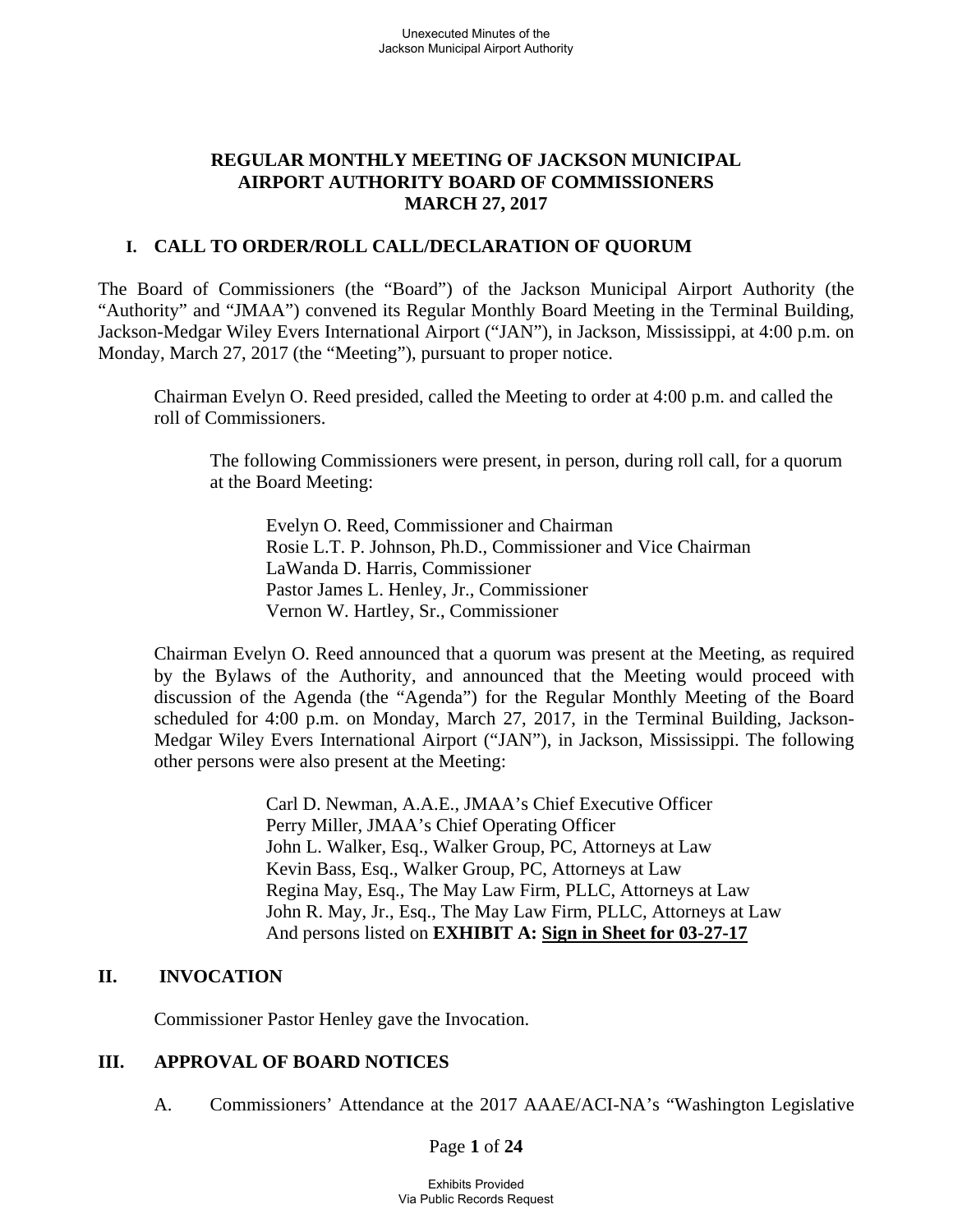Conference" and Meetings with Various Members of the Mississippi Congressional Delegation during the period of March 21, 2107 through March 22, 2017 Notice

- B. Rescheduling of the March 2017 Regular Monthly Work Session from Thursday, March 23, 2017 at 8:30 a.m. to Friday, March 24, 2014 at 8:30 a.m. Notice
- C. Commissioners' Attendance at the 2017 AAAE/ACI-NA "Washington Legislative Conference" and Meetings with Various Members of the Mississippi Congressional Delegation during the period of March 21, 2017 through March 22, 2017 Amended Notice.
- D. Commissioners' Attendance at the 2017 AAAE/ACI-NA "Washington Legislative Conference" and Meetings with Various Members of the Mississippi Congressional Delegation during the period of March 21, 2017 through March 22, 2017 Second Amended Notice.

#### **RESOLUTION CY-2017-29**

## **APPROVAL OF THE NOTICES OF THE AAAE/ACI-NA "WASHINGTON LEGISLATIVE CONFERENCE" AND MEETINGS WITH VARIOUS MEMBERS OF THE MISSISSIPPI CONGRESSIONAL DELEGATION FROM MARCH 21, 2017 THROUGH MARCH 22, 2017 AND THE RESCHEDULING OF THE THURSDAY, MARCH 23, 2017 AT 8:30 A.M. WORK SESSION TO FRIDAY, MARCH 24, 2017 AT 8:30 A.M.**

After discussion and review, and upon the motion made by Vice Chairman Dr. Johnson, seconded by Commissioner Hartley, and approved by the affirmative vote of all Commissioners present, the following resolution was made and entered.

**RESOLVED**, that the Board hereby approves the Notice of the Rescheduling of the March 2017 Regular Monthly Work Session from Thursday, March 23, 2017 at 8:30 a.m. to Friday, March 24, 2017 at 8:30 a.m. and the Notice, Amended Notice and Second Amended Notice of the Commissioners' Attendance at the 2017 AAAE/ACI-NA "Washington Legislative Conference" and Meetings with Various Members of the Mississippi Congressional Delegation during the period of March 21, 2017 through March 22, 2017.

Yeas: Harris, Hartley, Henley, Johnson, Reed Nays: None Abstentions: None

March 27, 2017

# **IV. APPROVAL AND EXECUTION OF MINUTES**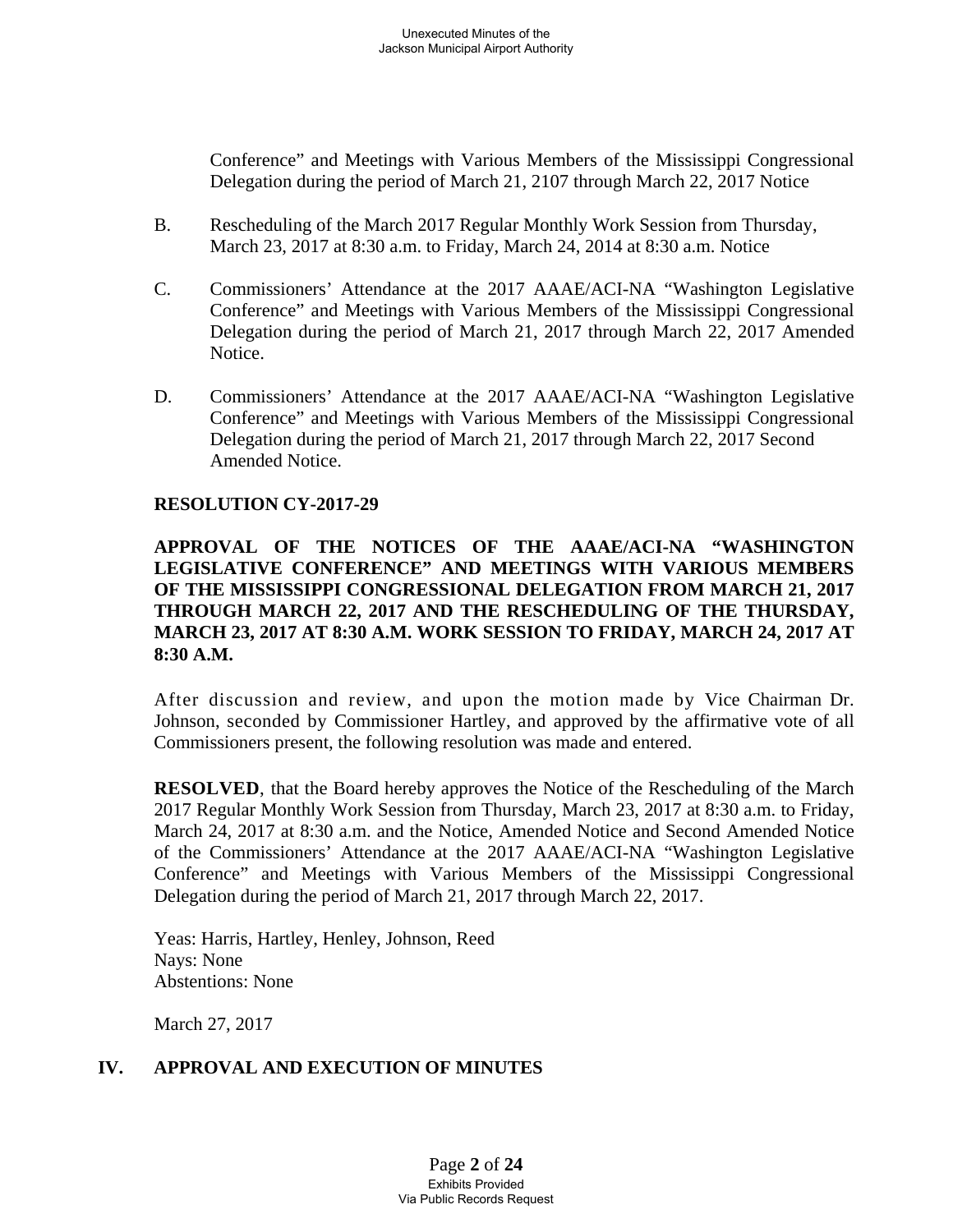- A. Rescheduled Regular Work Session of the Board of Commissioners, February 23, 2017.
- B. Regular Meeting of the Board of Commissioners, February 27, 2017.

### **RESOLUTION CY-2017-30**

### **APPROVAL AND EXECUTION OF THE MINUTES OF THE FEBRUARY 23, 2017 RESCHEDULED REGULAR WORK SESSION AND THE FEBRUARY 27, 2017 REGULAR BOARD MEETING**

After discussion and review and upon the motion made by Commissioner Pastor Henley, and seconded by Vice Chairman Dr. Johnson, the Minutes of the Rescheduled Regular Work Session, February 23, 2017, and the Regular Board Meeting, February 27, 2017, were approved by unanimous vote of the Commissioners, and the following resolution was made and entered.

**RESOLVED**, that the Board hereby approves the Minutes of the Rescheduled Regular Work Session, February 23, 2017, and the Regular Board Meeting, February 27, 2017, as presented, and directs that said Minutes be filed in the appropriate Minute Book and Records of the Authority.

Yeas: Harris, Hartley, Henley, Johnson, Reed Nays: None Abstentions: None

March 27, 2017

## **V. PUBLIC COMMENTS**

None.

## **VI. REPORTS**

#### **A. Report from the Chairman**

Chairman Reed welcomed everyone to the Board Meeting stated that she did not have any further report.

She then recognized Mr. Carl D. Newman, CEO, to present his reports.

#### **B. Chief Executive Officer**

Mr. Carl D. Newman, CEO, wished Commissioner LaWanda D. Harris a Happy Birthday and announced that there is cake available after the Board Meeting in celebration of her birthday.

Page **3** of **24**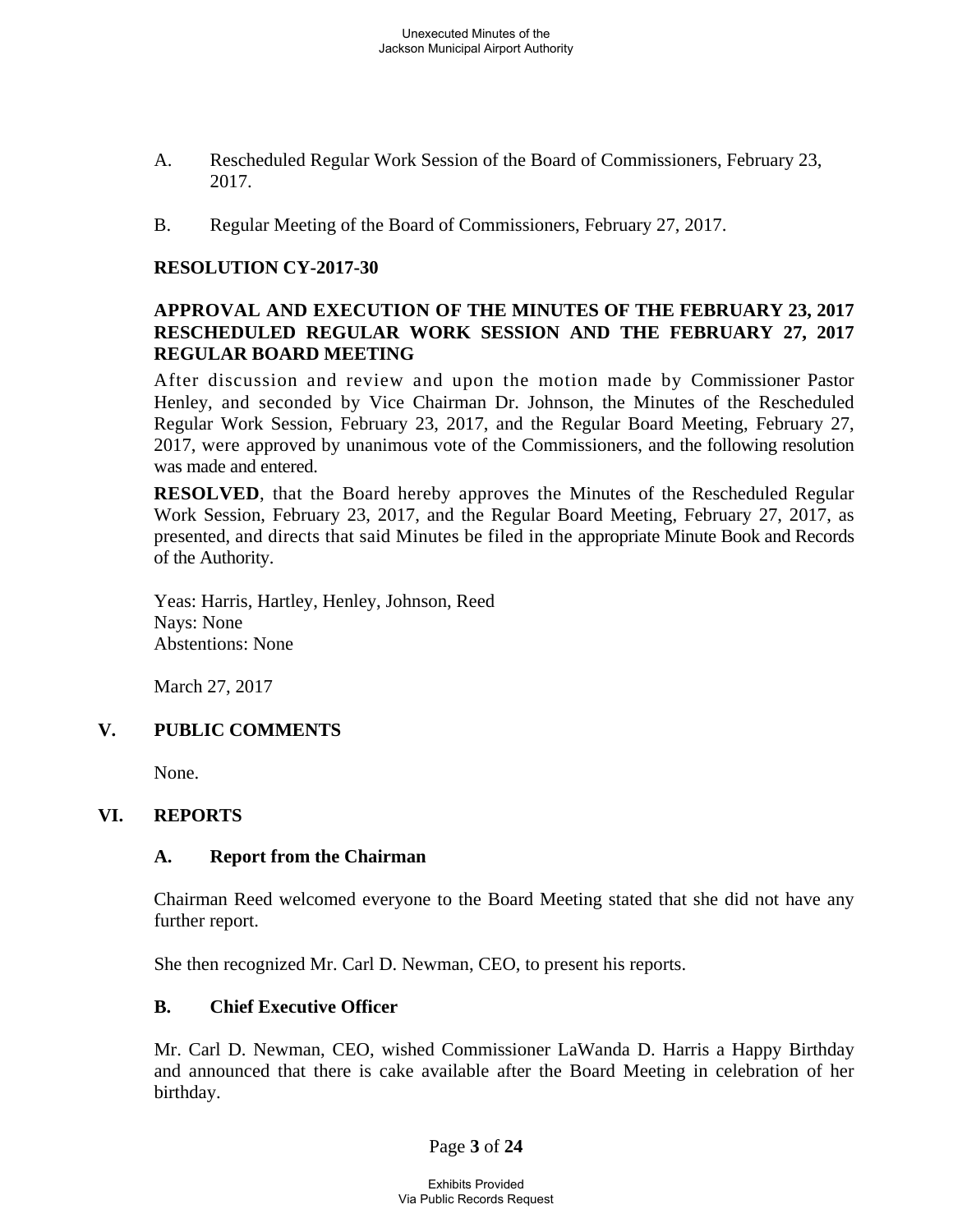He then addressed comments to the Board, as he went through Agenda items, and made references to supporting documentation in the Packet for the March 27, 2017 Regular Board Meeting ("Packet"). The Packet is attached as an exhibit to the March 2017 Regular Board Meeting Minutes.

| 1. | <b>Airport Project Manager Summary, Period Ending</b>    |
|----|----------------------------------------------------------|
| 2. | <b>Airport Activity Statistics Report, Period Ending</b> |

#### **C. Attorney**

Attorney Walker announced that there are several matters that he recommends that the Board takes up during an Executive Session. Accordingly, he recommended that Chairman Reed present the matters for consideration at the appropriate time.

### **VII. ACTION ITEMS**

#### **A. Financial Matters**

*1.* **Financial Reports for February 2017:**

## **RESOLUTION CY-2017-31**

## **RESOLUTION ACCEPTING/APPROVING THE FEBRUARY 2017 FINANCIAL REPORTS: BALANCE SHEET AND INCOME STATEMENT**

Upon motion by Vice Chairman Dr. Johnson, seconded by Commissioner Hartley, the following **RESOLUTION** was made and approved by a majority vote 4-1-0.

**WHEREAS,** the Board of Commissioners (the "Board") of the Jackson Municipal Airport Authority (the "Authority") reviewed and considered the Authority's Balance Sheet and Income Statement ("the Financial Reports") for the month and period ending February 28, 2017, which were included in the Packet, at pages 30-34, and distributed to the Board prior to the March 27, 2017 Monthly Meeting of the Board.

**IT IS, THEREFORE, RESOLVED** that the Board hereby accepts and approves the February 2017 Financial Reports: Balance Sheet and Income Statement for February 2017.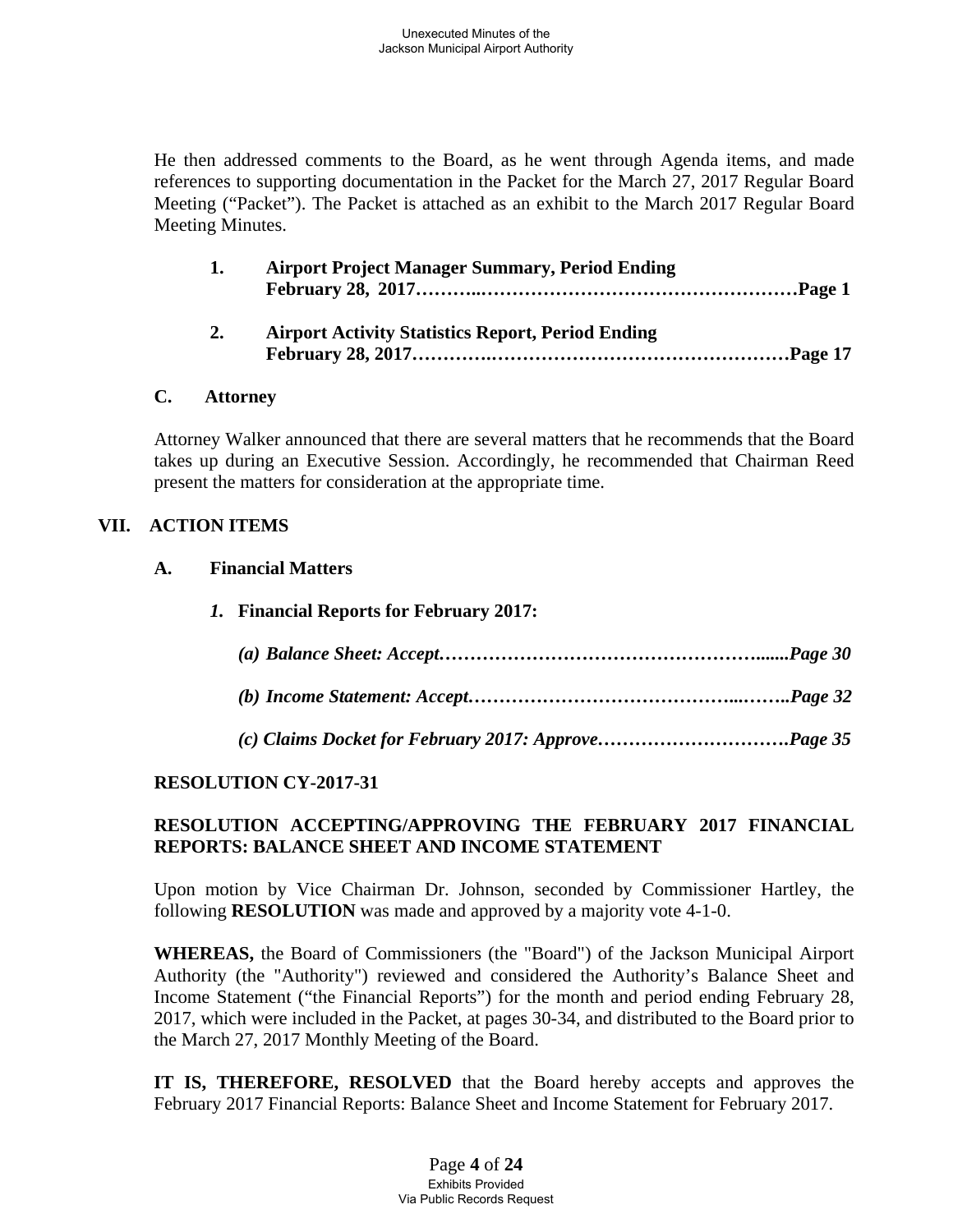Yeas: Harris, Hartley, Johnson, Reed Nays: Henley Abstentions: None

March 27, 2017

### **c. Claims Docket for February 2017: Approve...…………………Page 35**

Mr. Newman announced that consideration of the Claims Docket for February 2017 will be taken up later on the Board Meeting Agenda.

 *2.**Direct Placement and Bond Underwriting Request for Proposals, JMAA: Authority to Solicit Proposals……………………..……………………….Page 40*

### **RESOLUTION CY-2017-32**

## **RESOLUTION AUTHORIZING JMAA TO SOLICIT DIRECT PLACEMENT AND BOND UNDERWRITING REQUESTS FOR PROPOSALS IN CONNECTION WITH REFUNDING THE 2007A AND 2007B BONDS**

Upon motion by Commissioner Hartley, seconded by Vice Chairman Dr. Johnson, the following **RESOLUTION** was made and unanimously approved.

**WHEREAS**, the Board has considered the request of JMAA's Staff for authority to publish two (2) separate requests for proposals, as follows:

(1) to direct lenders, such as commercial banking institutions, interested in providing fixed rate direct placement loans to JMAA of up to \$10,000,000.00 (including issuance costs and any accrued interest up to the redemption date, offset by interest deposits paid to the Trustee) to refund (refinance) JMAA's 2007A and 2007B Bonds; and

(2) to investment banking/underwriting firms to also refund (refinance) JMAA's 2007A and 2007B Bonds. As for any selected investment banking/underwriting firm, the company would assist JMAA with the preparation, dissemination, and marketing of the bond documents necessary to refund (refinance) JMAA's 2007A and 2007B Bonds in a gross amount of up to \$10,000,000.00 (including issuance costs and any accrued interest up to the redemption date, offset by interest deposits paid to the Trustee); and

**WHEREAS**, the Series 2007A and 2007B Bonds may be redeemed at JMAA's option on or after October 1, 2017 and any refunding of those bonds may be closed up to 90 days before October 1, 2017; and

**WHEREAS**, Staff will present a recommendation to the Board as to which method of sale is

Page **5** of **24**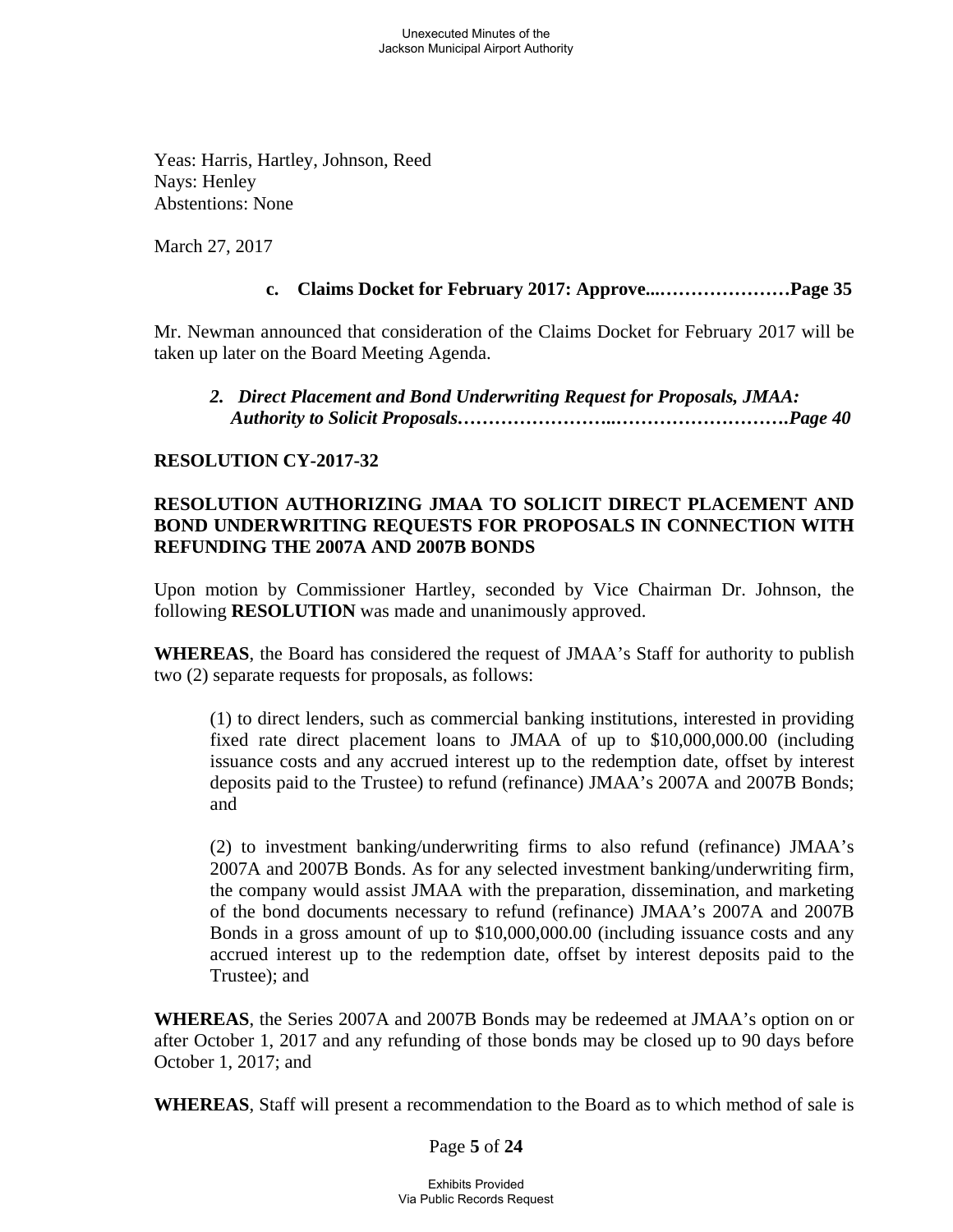best for JMAA financially; and

**WHEREAS**, refunding the Series 2007A and 2007B bonds at present interest rates could result in an estimated net present value savings amount of \$583,000.00 for JMAA over the life of the bonds; and

**WHEREAS**, the Board finds that such request, which is explained in the Memorandum dated March 17, 2017, found on pages 40-43 of the Meeting Packet, ought to be granted.

**IT IS, THEREFORE, RESOLVED** that JMAA's Staff is authorized to publish two (2) separate requests for proposals, as follows:

(1) to direct lenders, such as commercial banking institutions, interested in providing fixed rate direct placement loans to JMAA of up to \$10,000,000.00 (including issuance costs and any accrued interest up to the redemption date, offset by interest deposits paid to the Trustee) to refund (refinance) JMAA's 2007A and 2007B Bonds; and

(2) to investment banking/underwriting firms to also refund (refinance) JMAA's 2007A and 2007B Bonds. As for any selected investment banking/underwriting firm, the company would assist JMAA with the preparation, dissemination, and marketing of the bond documents necessary to refund (refinance) JMAA's 2007A and 2007B Bonds in a gross amount of up to \$10,000,000.00 (including issuance costs and any accrued interest up to the redemption date, offset by interest deposits paid to the Trustee); and

**IT IS, THEREFORE, FURTHER RESOLVED** that such request is fully explained in the Memorandum dated March 17, 2017, found on pages 40-43 of the Meeting Packet.

Yeas: Harris, Hartley, Henley, Johnson, Reed Nays: None Abstentions: None

March 27, 2017

*3. Financial Advisory Services-Contract Extension, JMAA: Authority to Modify Professional Services Agreement………………………………...Page 44*

## **RESOLUTION CY-2017-33**

# **RESOLUTION AUTHORIZING STAFF TO EXECUTE AN AMENDMENT TO EXTEND THE AGREEMENT WITH FRASCA & ASSOCIATES, LLC FOR FINANCIAL MANAGEMENT AND CONSULTING SERVICES**

Upon motion by Vice Chairman Dr. Johnson, seconded by Commissioner Hartley, the following **RESOLUTION** was made and unanimously approved.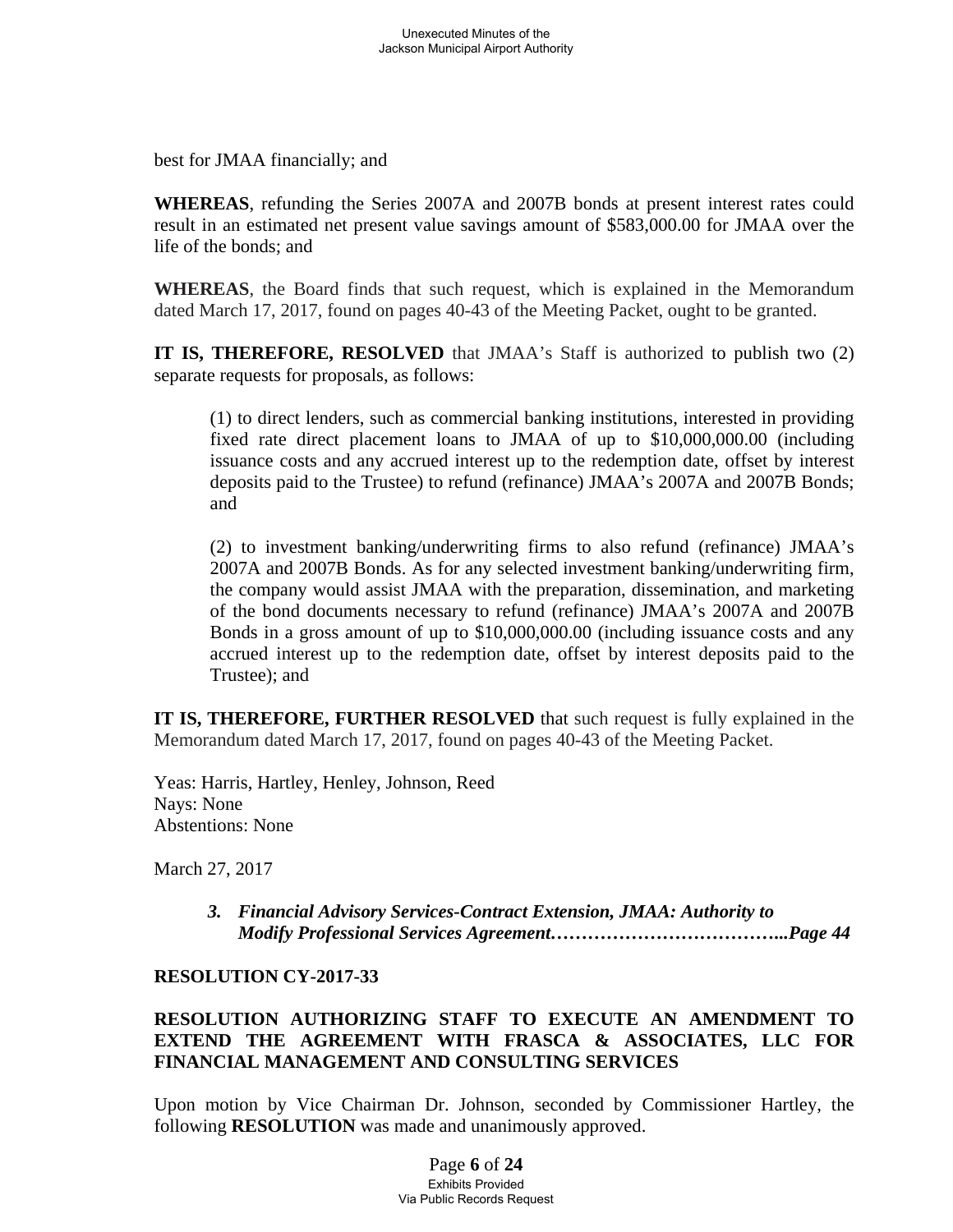**WHEREAS**, the Board has considered the request of JMAA's Staff for authority to execute an Amendment that extends for five (5) calendar months, from May 1, 2017 through September 30, 2017, the current professional services agreement with Frasca & Associates, LLC ("Frasca"), a New York limited liability company, for "ad hoc" highly technical financial management and consulting services, including assistance with the issuance of bonds as determined necessary and appropriate by the Jackson Municipal Airport Authority ("JMAA"); and

**WHEREAS**, the fees for "ad hoc" financial management and consulting service, including reimbursable expenses, shall not exceed \$65,000.00 and the hourly rates for "ad hoc" financial management and consulting services, as prescribed in the Packet, at pages 44-45, will be incorporated in the amended professional service agreement; and

**WHEREAS**, the minimum fee for services associated with the issuance bonds is \$52,500.00 up to the first \$30,000,000.00 of bonds issued; \$1.00 per \$1,000.00 of bonds issued for the next \$20,000,000.00; and \$0.50 per \$1,000.00 of bonds issued for the next \$50,000,000.00, and the maximum fee for bond issuance services is \$97,500.00 regardless of the size of issuance; and

**WHEREAS**, reimbursable expenses for bond issuance services shall not exceed \$5,000.00; and

**WHEREAS**, Comer Capital Group, LLC ("Comer") of Jackson, Mississippi, a Certified Disadvantaged Business Enterprise ("DBE"), shall continue to provide support services to Frasca, as a sub-consultant, to achieve the 25% DBE participation goal; and

**WHEREAS**, the Board finds that such request, which is explained in the Memorandum dated March 17, 2017, found on pages 44-47 of the Meeting Packet, ought to be granted.

**IT IS, THEREFORE, RESOLVED** that JMAA's Staff is authorized to execute an amendment extending for five (5) calendar months, from May 1, 2017 through September 30, 2017, the current professional services agreement with Frasca & Associates, LLC ("Frasca"), a New York limited liability company, for "ad hoc" highly technical financial management and consulting services, including assistance with the issuance of bonds as determined necessary and appropriate by the Jackson Municipal Airport Authority ("JMAA"); and

**IT IS, THEREFORE, FURTHER RESOLVED** that the "ad hoc" financial management and consulting service fees, including reimbursable expenses, shall not exceed \$65,000.00 and the hourly rates for "ad hoc" financial management and consulting services, as prescribed in the Packet, at pages 44-45, will be incorporated in the amended professional service agreement; and

IT IS, THEREFORE, FURTHER RESOLVED that the minimum fee for services associated with the issuance bonds is \$52,500.00 up to the first \$30,000,000.00 of bonds issued; \$1.00 per \$1,000.00 of bonds issued for the next \$20,000,000.00; and \$0.50 per

Page **7** of **24**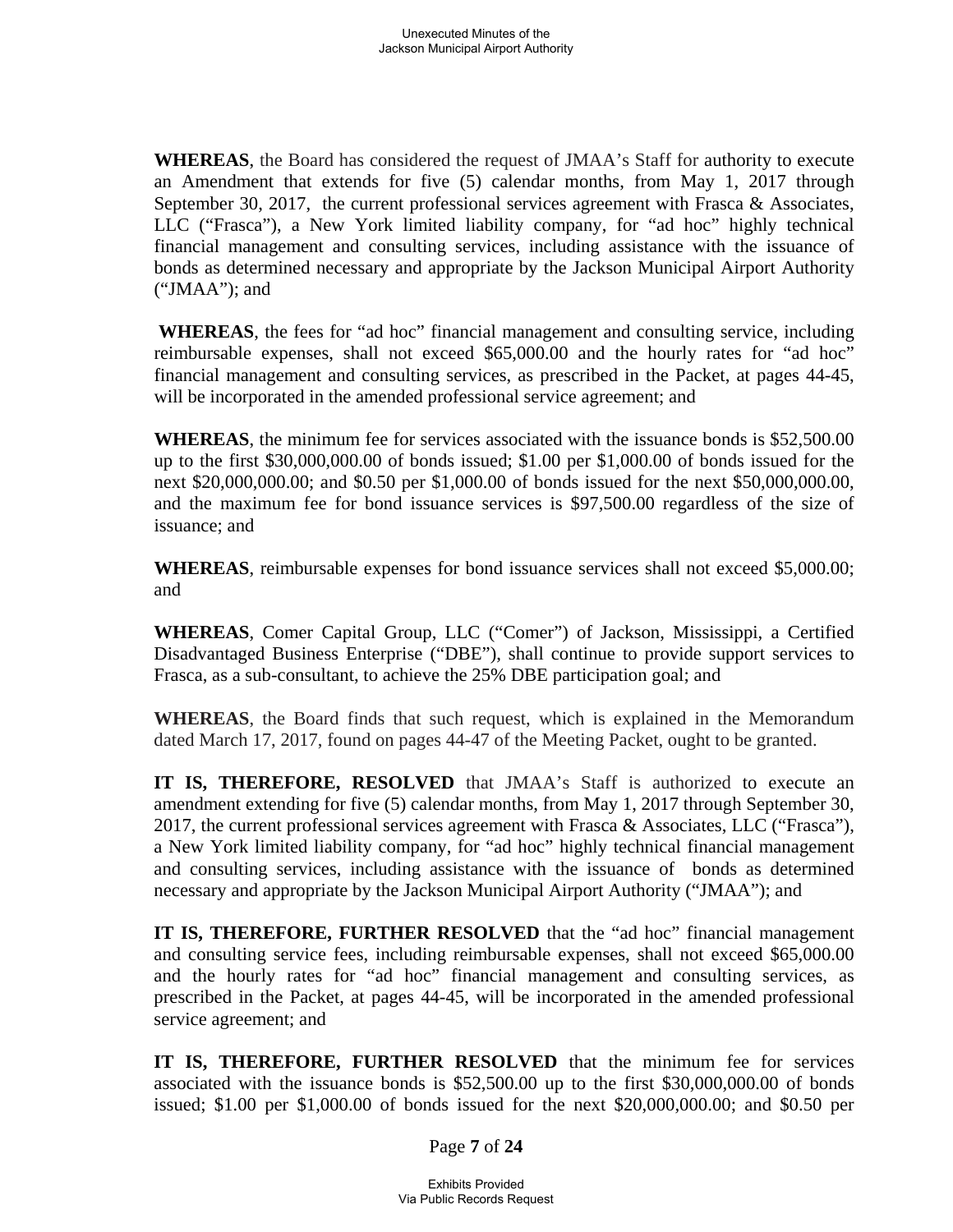\$1,000.00 of bonds issued for the next \$50,000,000.00, and the maximum fee for bond issuance services is \$97,500.00 regardless of the size of issuance; and

**IT IS, THEREFORE, FURTHER RESOLVED** that the reimbursable expenses for bond issuance services shall not exceed \$5,000.00; and

**IT IS, THEREFORE, FURTHER RESOLVED** that Comer Capital Group, LLC ("Comer") of Jackson, Mississippi, a Certified Disadvantaged Business Enterprise ("DBE"), shall continue to provide support services to Frasca as a sub-consultant, to achieve the 25% DBE participation goal; and

**IT IS, THEREFORE, FURTHER RESOLVED** that such request is fully explained in the Memorandum dated March 17, 2017, found on pages 44-47 of the Meeting Packet.

Yeas: Harris, Hartley, Henley, Johnson, Reed Nays: None Abstentions: None

March 27, 2017

# *4. Request for Proposals for Financial Advisory Services, JMAA: Authority to Solicit Proposals…………………………………………………………Page 48*

Commissioner Pastor Henley stated that the payment amount of \$300,000.00 for three (3) years or \$100,000.00 annually, is a large increase in the fees for these services since currently JMAA is paying \$65,000.00 per year for these same services.

In response, Ms. Arnetrius Branson, CFO, stated that the requested \$300,000.00 budget amount is for five (5) years. Ms. Branson explained that five (5) years consist of the initial three (3) years of the agreement and two (2) optional renewal years of the agreement which are included in the project budget.

## **RESOLUTION CY-2017-34**

## **RESOLUTION AUTHORIZING JMAA TO SOLICIT PROPOSALS FROM FINANCIAL MANAGEMENT AND PLANNING CONSULTANTS TO PROVIDE FINANCIAL MANAGEMENT SERVICES AND ASSISTANCE WITH DEBT ISSUANCE**

Upon motion by Vice Chairman Dr. Johnson, seconded by Commissioner Hartley, the following **RESOLUTION** was made and unanimously approved.

**WHEREAS**, the Board has considered the request of JMAA's Staff for authority to solicit proposals from financial management and planning consultants with experience in the field of aviation financial management to support the professional financial management staff of Jackson Municipal Airport Authority ("JMAA") to develop a financial management plan for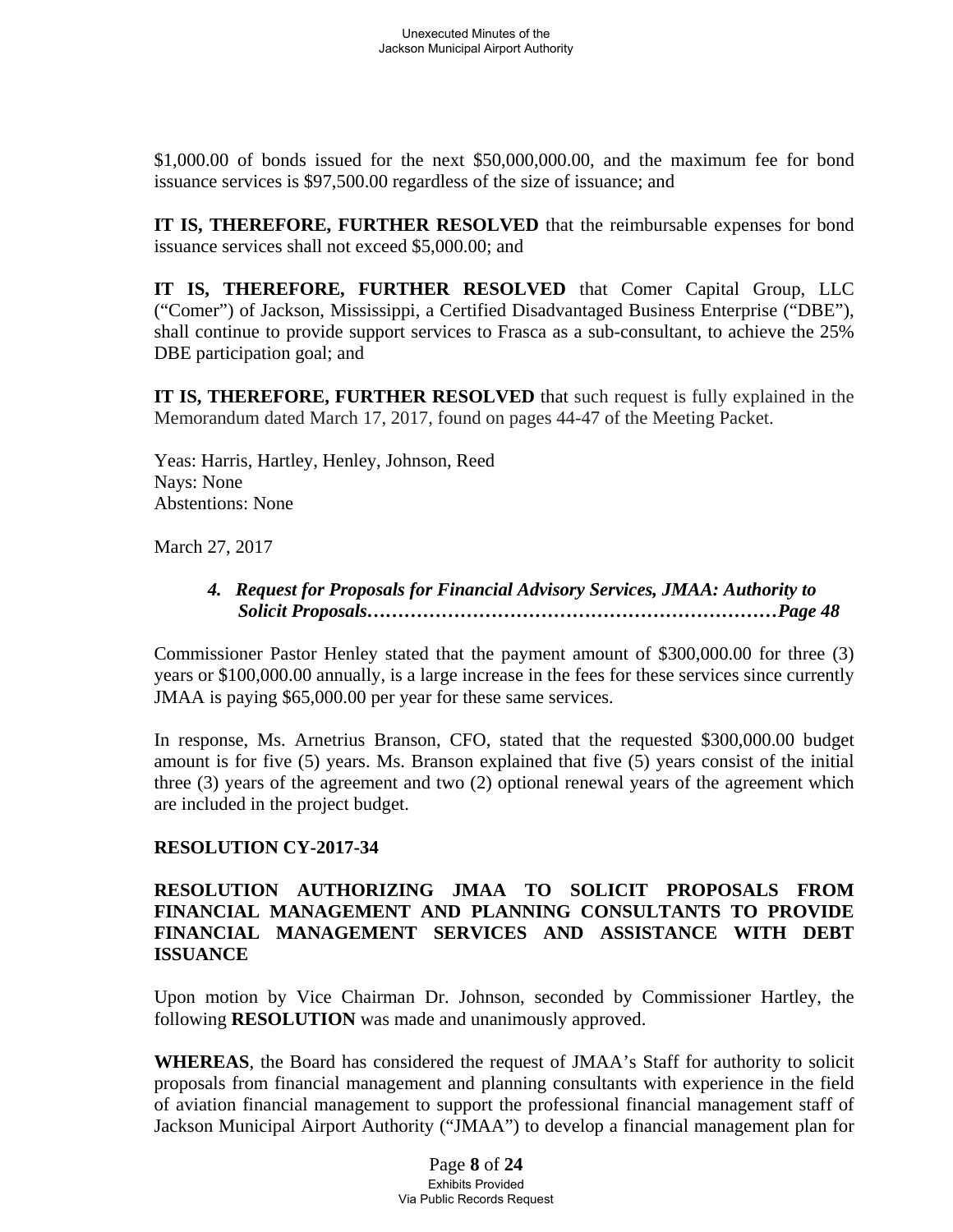public financing related service and provide highly technical consulting services on funds management issues for JMAA and assistance with the issuance of debt; and

**WHEREAS**, the base term of this agreement will be for three (3) years, with two (2) renewal options, for one (1) year each, at JMAA's discretion solely; and

**WHEREAS**, the fees for the services shall not exceed \$300,000.00 for the initial three (3) year agreement and the two (2) one (1) year renewals of the agreement; and

**WHEREAS**, the Board finds that such request, which is explained in the Memorandum dated March 17, 2017, found on pages 48-49 of the Meeting Packet, ought to be granted.

**IT IS, THEREFORE, RESOLVED** that JMAA's Staff is authorized to solicit proposals from financial management and planning consultants with experience in the field of aviation financial management to support the professional financial management staff of Jackson Municipal Airport Authority ("JMAA") to develop a financial management plan for public financing related service and provide highly technical consulting services on funds management issues for JMAA and assistance with the issuance of debt; and

**IT IS, THEREFORE, FURTHER RESOLVED** that the base term of this agreement will be for three (3) years with two (2) renewal options, for one (1) year each, at JMAA's discretion solely; and

**IT IS, THEREFORE, FURTHER RESOLVED** that the service fees shall not exceed \$300,000.00 for the initial three (3) year agreement and the two (2) one (1) year renewals of the agreement; and

**IT IS, THEREFORE, FURTHER RESOLVED** that the Board finds that such request is fully explained in the Memorandum dated March 17, 2017, found on pages 48-49 of the Meeting Packet.

Yeas: Harris, Hartley, Henley, Johnson, Reed Nays: None Abstentions: None

March 27, 2017

*5. Request for Proposals for Aviation Consultant, JMAA: Authority to Solicit Proposals………………………………………………………Page 50* 

#### **RESOLUTION CY-2017-35**

**RESOLUTION AUTHORIZING JMAA TO SOLICIT PROPOSALS FROM AVIATION CONSULTING FIRMS FOR CONSULTING SERVICES FOR REVENUE STUDIES, ECONOMIC ANALYSES AND PFC ISSUES** 

Page **9** of **24**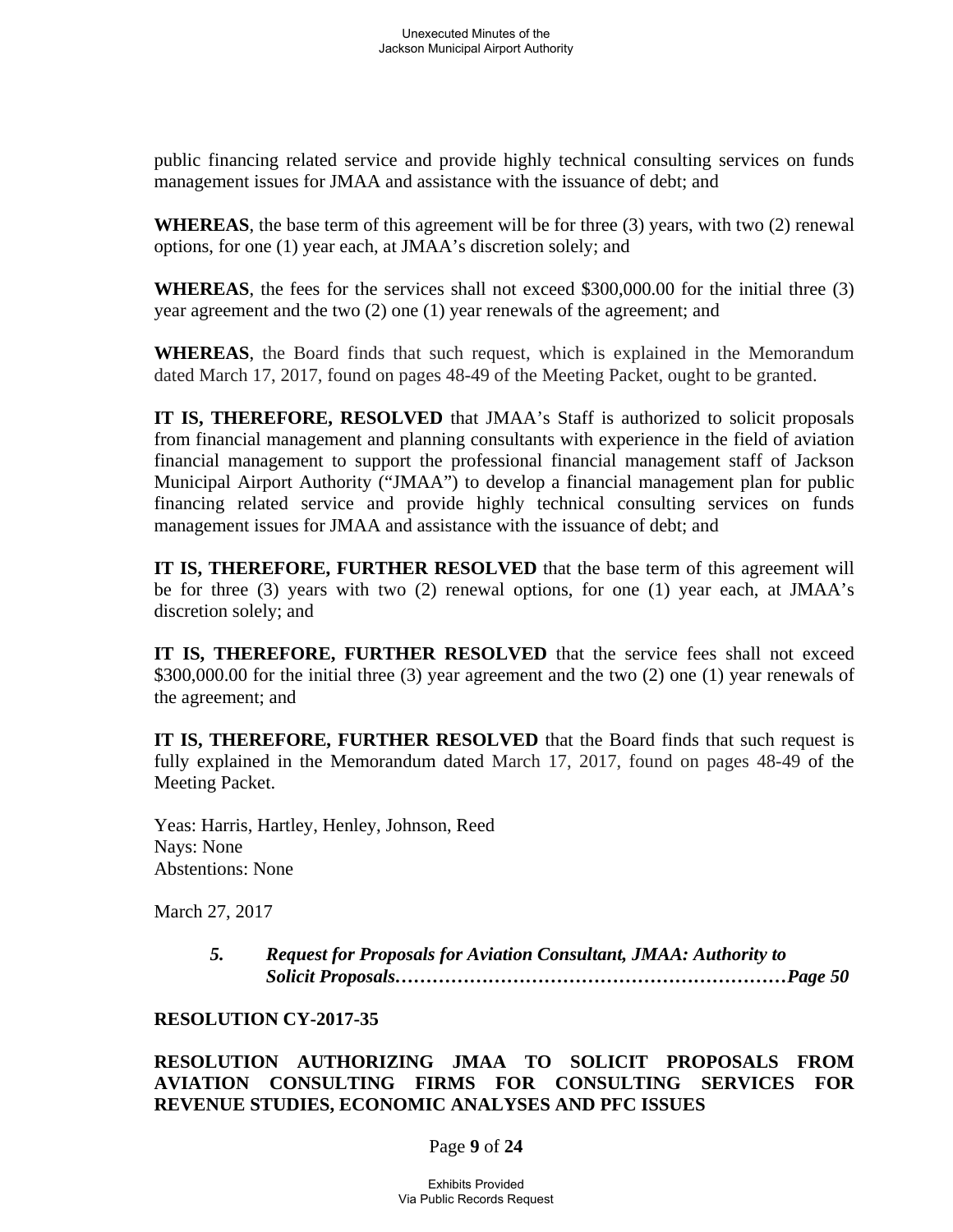Upon motion by Vice Chairman Dr. Johnson, seconded by Commissioner Hartley, the following **RESOLUTION** was made and approved by a majority vote 4-1-0.

**WHEREAS**, the Board has considered the request of JMAA's Staff to solicit proposals from aviation consulting firms to provide consulting services for the Jackson Municipal Airport Authority ("JMAA") including feasibility and/or revenue studies, rates and charges analyses and development, demand and economic analyses and forecasting, tenant agreement development, negotiations and implementation, and PFC application development; and

**WHEREAS**, the base term of this agreement will be for three (3) years, with two (2) renewal options, for one (1) year each, at JMAA's discretion; and

**WHEREAS**, service fees shall not exceed \$250,000.00 for the initial three (3) agreement and the two (2) optional one (1) year renewal agreements; and

**WHEREAS**, the Board finds that such request, which is explained in the Memorandum dated March 17, 2017, found on pages 50-51 of the Meeting Packet, ought to be granted.

**IT IS, THEREFORE, RESOLVED** that JMAA's Staff is authorized to solicit proposals from aviation consulting firms to provide consulting services for the Jackson Municipal Airport Authority ("JMAA") including feasibility and/or revenue studies, rates and charges analyses and development, demand and economic analyses and forecasting, tenant agreement development, negotiations and implementation, and PFC application development; and

**IT IS, THEREFORE, FURTHER RESOLVED** that the base term of this agreement will be for three (3) years, with two (2) renewal options, for one (1) year each, at JMAA's discretion; and

**IT IS, THEREFORE, FURTHER RESOLVED** that the service fees shall not exceed \$250,000.00 for the initial three (3) year agreement and the two (2) optional one (1) year renewal agreements; and

**IT IS, THEREFORE, FURTHER RESOLVED** that the Board finds that such request is fully explained in the Memorandum dated March 17, 2017, found on pages 50-51 of the Meeting Packet.

Yeas: Harris, Hartley, Johnson, Reed Nays: Henley Abstentions: None

March 27, 2017

## **B. Procurement**

*1. Taser-Conducted Electrical Weapon (CEW) Stun Device, JMAA: Authority* 

Page **10** of **24** Exhibits Provided Via Public Records Request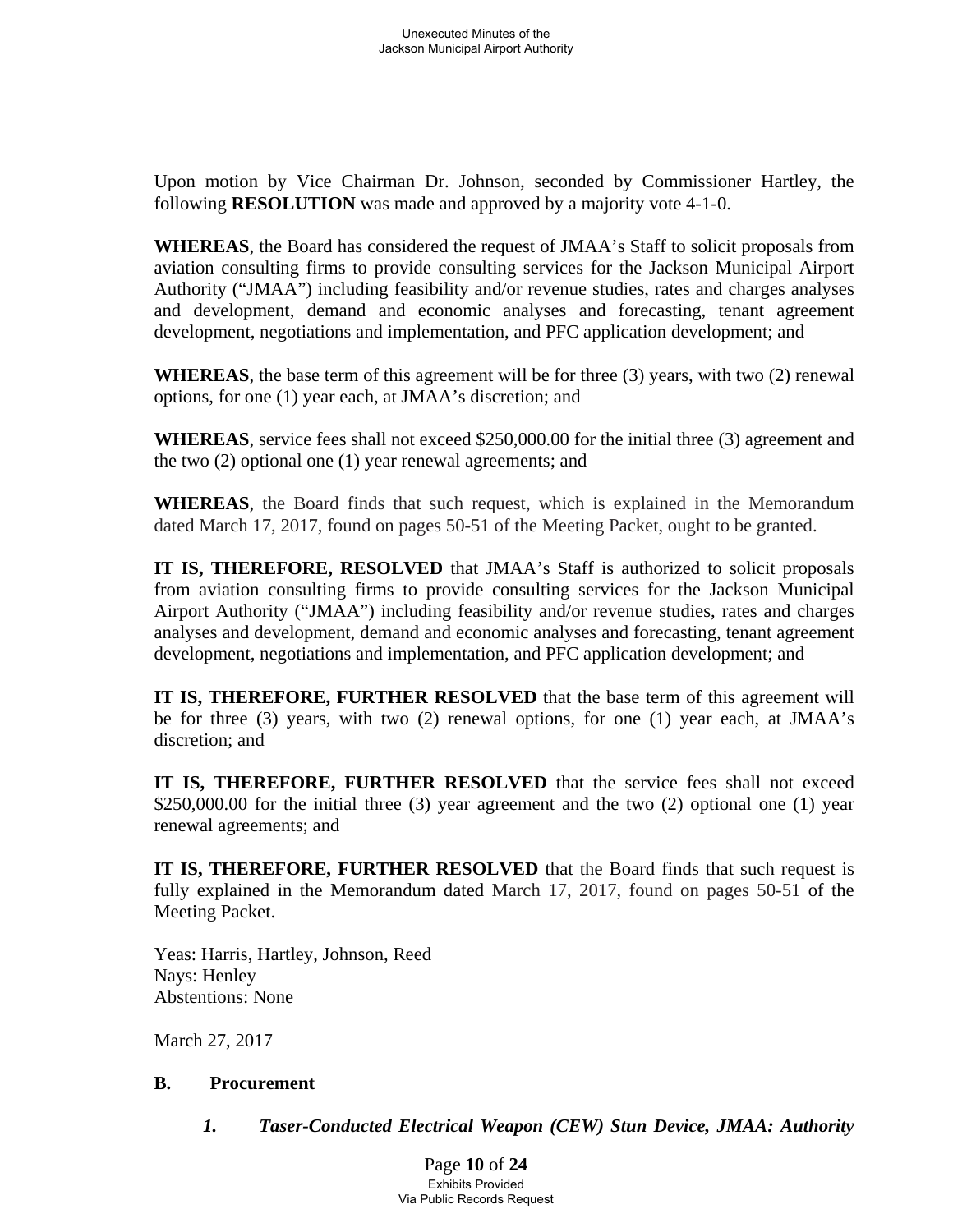*to Purchase..…………………………………..………………………..Page 52* 

### **RESOLUTION CY-2017-36**

# **RESOLUTION AUTHORIZING SINGLE SOURCE PURCHASE OF TASER-CONDUCTED ELECTRICAL WEAPON STUN DEVICE**

Upon motion by Vice Chairman Dr. Johnson, seconded by Commissioner Hartley, the following **RESOLUTION** was made and approved by unanimous vote.

**WHEREAS,** the Board has considered the request of JMAA's Staff for authority to purchase twenty-five (25) Class III X26P Tasers, non-lethal-Conducted Electrical Weapon (CEW) Stun Devices, from Taser International, Inc. ("Taser"), a Delaware Corporation; and

**WHEREAS**, the "intermediate level" in the Use of Force Continuum of JMAA should provide for the use of non-lethal weapons to enhance the effectiveness of JMAA's Police Officers and to prevent serious injury or death to the officers and the public; and

**WHEREAS**, the purchase of the Tasers and associated batteries, holsters and cartridges will be a Single Source Item purchase pursuant to Section 31-7-13 (m) (viii) Mississippi Code of 1972, as amended, because the previously identified items are only available from Taser, and the total cost for this Single Source purchase shall not exceed \$35,957.61; and

**WHEREAS**, the Board finds that such request, which is explained in the Memorandum dated March 27, 2017, along with the attached Single Source Purchase Certificate, signed by the CEO, and Exhibit A attached to the Certificate, entitled TASER DEW Descriptions and dated January 6, 2017, all of which is found on pages 52-57 of the Meeting Packet, ought to be granted.

**IT IS, THEREFORE, RESOLVED** that JMAA's Staff is authorized to purchase twentyfive (25) Class III X26P Tasers, non-lethal-Conducted Electrical Weapon (CEW) Stun Devices, from Taser International, Inc. ("Taser"), a Delaware Corporation; and

**IT IS, THEREFORE, FURTHER RESOLVED** that the intermediate level in the Use of Force Continuum of JMAA should provide for use of non-lethal weapons to enhance the effectiveness of JMAA's Police Officers and to prevent serious injury or death to the officers and the public is appropriate; and

**IT IS, THEREFORE, FURTHER RESOLVED** that the purchase of the Tasers and associated batteries, holsters and cartridges will be a Single Source Item purchase pursuant to Section 31-7-13 (m) (viii) Mississippi Code of 1972, as amended because the previously identified items are only available from Taser, and the total cost for this Single Source purchase shall not exceed \$35,957.61; and

Page **11** of **24**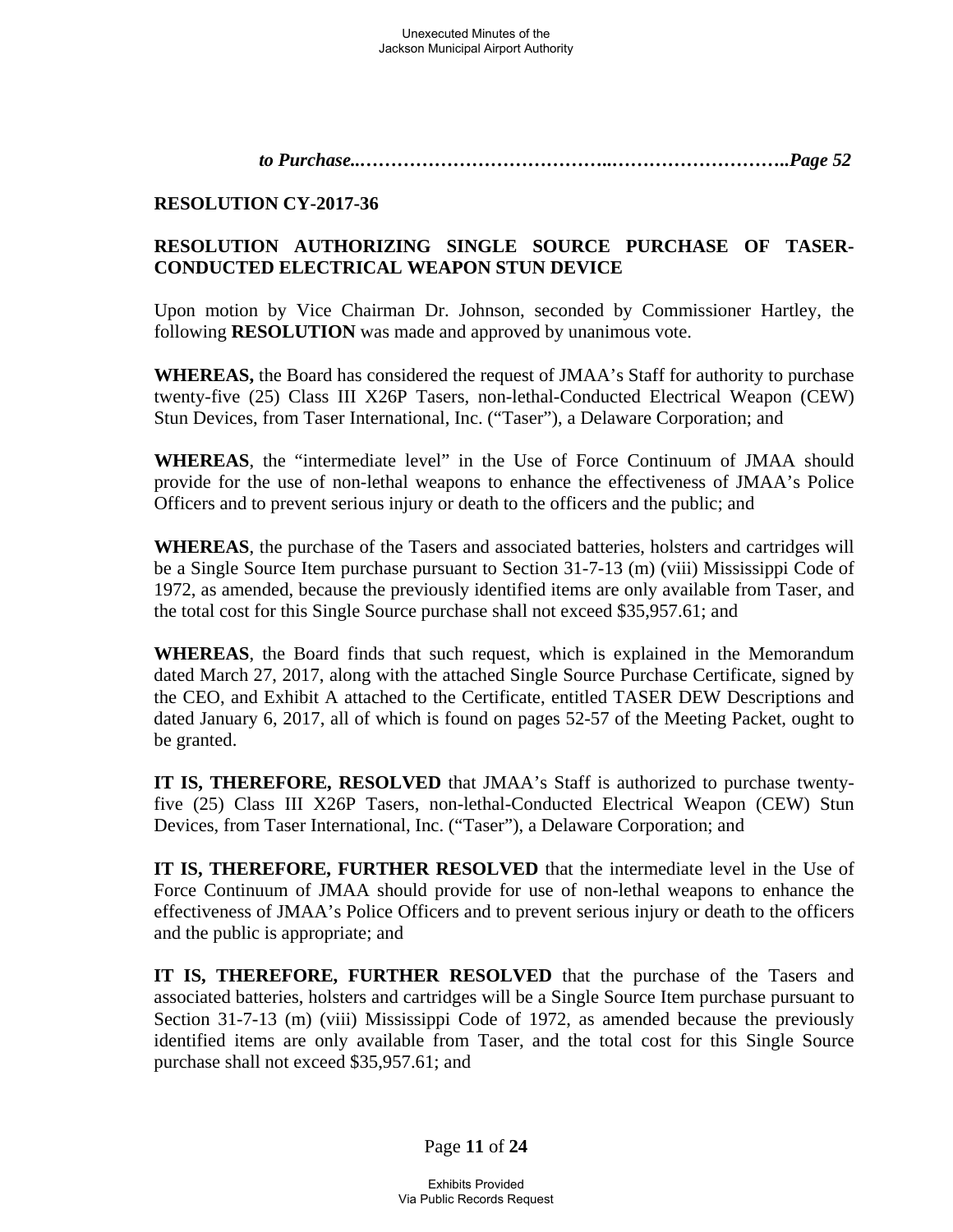**IT IS, THEREFORE, FURTHER RESOLVED** that the Board finds that such request is fully explained in the Memorandum dated March 27, 2017, along with the attached Single Source Purchase Certificate, signed by the CEO, and Exhibit A attached to the Certificate, entitled TASER DEW Descriptions and dated January 6, 2017, all of which is found on pages 52-57 of the Meeting Packet.

Yeas: Harris, Hartley, Henley, Johnson, Reed Nays: None Abstentions: None

March 27, 2017

### **C. Service Agreements**

*1. Internet Services, JMAA: Authority to Execute an Agreement……...Page 58* 

### **RESOLUTION CY-2017-37**

### **RESOLUTION AUTHORIZING STAFF TO EXECUTE AN AGREEMENT WITH TELEPAK NETWORKS, INC. ALSO KNOWN AS CSPIRE FOR INTERNET SERVICES**

Upon motion by Vice Chairman Dr. Johnson, seconded by Commissioner Hartley, the following **RESOLUTION** was made and approved by unanimous vote.

**WHEREAS,** the Board has considered Staff's request for authority to execute an agreement with Telepak Networks, Inc. ("CSPIRE"), headquartered in Ridgeland, Mississippi, to provide internet access, configuration and support services for the Jackson Municipal Airport Authority's ("JMAA") communication systems located at the Jackson-Medgar Wiley Evers International Airport ("JAN") and Hawkins Field Airport ("HKS"); and

**WHEREAS**, the fees for services shall not exceed \$124,362.00 for a three (3) year term; and

**WHEREAS**, the current speed and capacity as to internet access, etc. of JMAA at the Jackson Medgar-Wiley Evers International Airport are not sufficient and do not meet the needs of JMAA's current operational communications; and

**WHEREAS**, the Board finds that such request, which is explained in the Memorandum dated March 16, 2017, found on pages 58-60 of the Meeting Packet, ought to be granted.

**IT IS, THEREFORE, RESOLVED** that JMAA's Staff is authorized to execute an agreement with Telepak Networks, Inc. ("CSPIRE"), headquartered in Ridgeland, Mississippi, to provide internet access, configuration and support services for the Jackson Municipal Airport Authority's ("JMAA") communication systems located at the Jackson-Medgar Wiley Evers International Airport ("JAN") and Hawkins Field Airport ("HKS"); and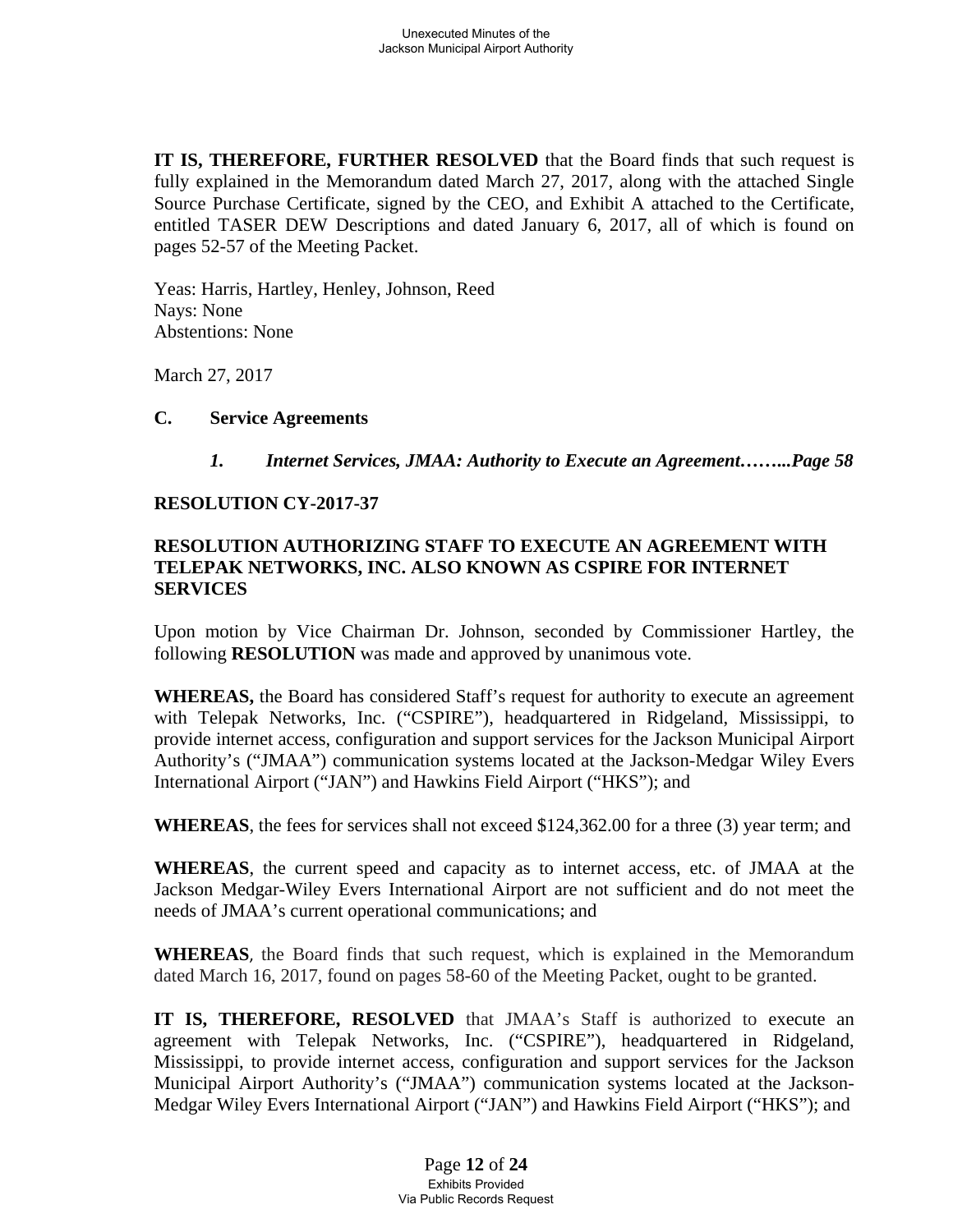**IT IS, THEREFORE, FURTHER RESOLVED** that the fees for the services shall not to exceed \$124,362.00 for a three (3) year term; and

**IT IS, THEREFORE, FURTHER RESOLVED** that the Board finds that such request is fully explained in the Memorandum dated March 16, 2017, found on pages 58-60 of the Meeting Packet.

Yeas: Harris, Hartley, Henley, Johnson, Reed Nays: None Abstentions: None

March 27, 2017

## *2. Windows and Terminal Exterior Washing Services, JAN Authority to Enter into an Agreement……………………………………………………Page 61*

Commissioner Pastor Henley moved and Commissioner Harris seconded that the Board not accept the recommendation of Staff to enter into an agreement with Genesis Business Solutions, LLC, ("Genesis") and instead award the contract to U.S. Coatings. Further, he stated that awarding the contract to U.S. Coatings because this will be in accordance with the recommendations contained in JMAA's Disparity Study. U.S. Coatings is currently certified as a DBE by JMAA, as opposed to Genesis which plans to apply for DBE certification with JMAA and U. S. Coatings will provide the exact same service as Genesis for only approximately \$1,800.00 more.

Mr. Newman explained to the Board the process as to soliciting quotes and what is considered in evaluating the quotes. He stated that the Board should select the company that submitted the lower quote. Additionally, he stated that the U.S. Coatings had a previous contract with the Jackson Municipal Airport Authority for these same type services and it did not complete the work provided for in its agreement with JMAA.

After further discussion by the Board, Commissioner Pastor Henley commented that if Staff had informed all the Commissioners about U.S. Coatings previous failure to fulfill its agreement with JMAA prior to the Board Meeting, he would not have made the motion that he made.

Then, Commissioner Pastor Henley withdrew his motion as stated above and Commissioner Harris withdrew her second of that motion.

## **RESOLUTION CY-2017-38**

## **RESOLUTION AUTHORIZING STAFF TO EXECUTE AN AGREEMENT WITH GENESIS BUSINESS SOLUTIONS, LLC FOR EXTERIOR CLEANING SERVICES OF TERMINAL AND WINDOWS AND APPROVAL OF THE AMOUNT OF THE AGREEMENT**

Upon motion by Vice Chairman Dr. Johnson, seconded by Commissioner Hartley, the

#### Page **13** of **24**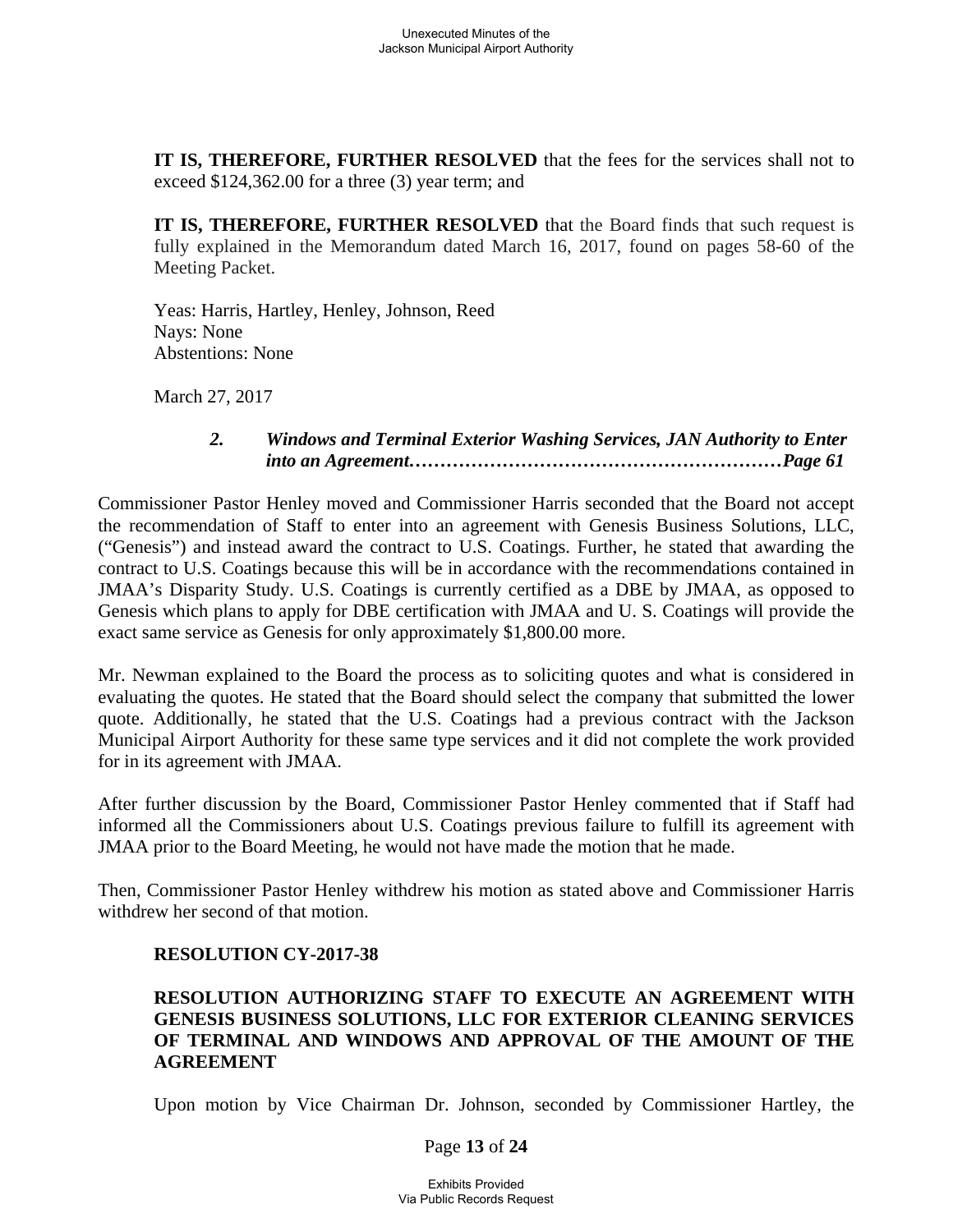following **RESOLUTION** was made and approved by majority vote (3-0-2).

**WHEREAS**, the Board has considered Staff's request for: (1) authority to enter into an agreement with Genesis Business Solutions, LLC ("GSB"), a Mississippi company based in Biloxi, MS, to provide exterior cleaning of the terminal and windows at the Jackson-Medgar Wiley Evers International Airport ("JAN"); and (ii) approval of a total agreement amount not to exceed \$68,040.00.

**WHEREAS**, the Board finds that such requests, which are explained in the Memorandum dated March 10, 2017, found on pages 61-62 of the Meeting Packet, ought to be granted.

**IT IS, THEREFORE, RESOLVED** that: (i) JMAA's Staff is authorized to enter into an agreement with Genesis Business Solutions, LLC ("GSB"), a Mississippi company based in Biloxi, MS, to provide exterior cleaning of the terminal and windows at the Jackson-Medgar Wiley Evers International Airport ("JAN"); and (ii) the total agreement amount, not to exceed \$68,040.00, is approved; and

**IT IS, THEREFORE, FURTHER RESOLVED** that the Board finds that such requests are fully explained in the Memorandum dated March 10, 2017, found on pages 61-62 of the Meeting Packet.

Yeas: Hartley, Johnson, Reed, Nays: None Abstentions: Harris, Henley

March 27, 2017

*3. Lawn and Landscaping Maintenance, JAN: Authority to Issue a Request for Bids……………………………………………………………..….Page 63* 

## **RESOLUITION CY-2017-39**

# **RESOLUTION AUTHORIZING JMAA TO SOLICIT BIDS FOR LAWN AND LANDSCAPING SERVICES AT THE JACKSON-MEDGAR WILEY EVERS INTERNATIONAL AIRPORT**

Upon motion by Vice Chairman Dr. Johnson, seconded by Commissioner Hartley, the following **RESOLUTION** was made and approved by majority vote (3-1-1).

**WHEREAS**, the Board has considered Staff's request for: (1) authority to publish a Request for Bids ("RFB") for lawn and landscaping maintenance services at the Jackson-Medgar Wiley Evers International Airport ("JAN") for a proposed two (2) year agreement; and

**WHEREAS**, the proposed services to be provided consist of the mowing and maintenance of approximately seventy-two (72) acres of grass and landscape near the following: (a) main terminal; (b) parking garage and surface parking lot; (c) long-term parking lots on

> Page **14** of **24** Exhibits Provided Via Public Records Request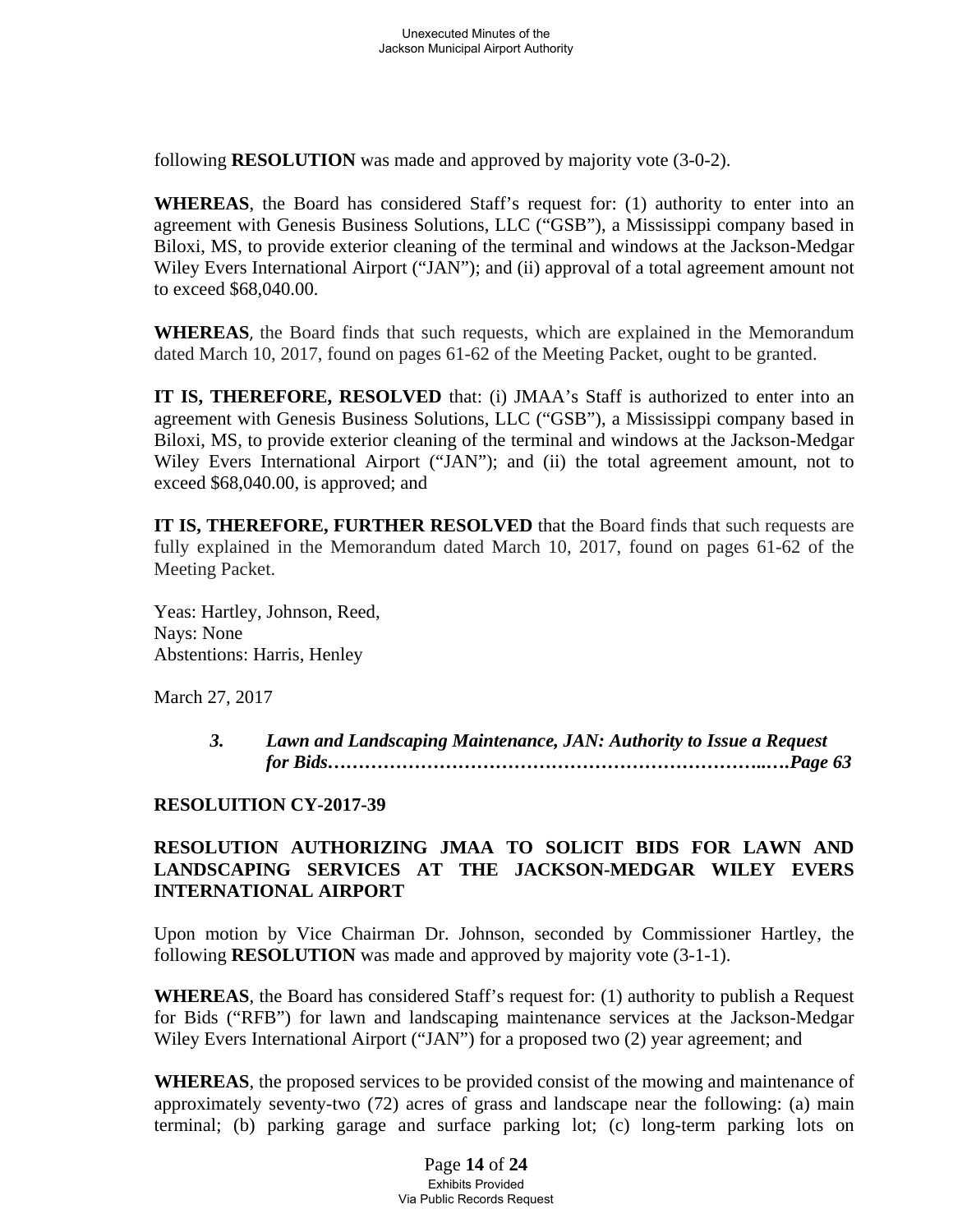International Drive, South Hangar Drive, and Freightways Drive; (d) Federal Aviation Administration Building; (e) west employee parking lot and (f) east employee/guest parking lot; and

**WHEREAS**, the Board finds that such request, which is explained in the Memorandum dated March 10, 2017, found on pages 63-65 of the Meeting Packet, ought to be granted.

**IT IS, THEREFORE, RESOLVED** that JMAA's Staff is authorized to publish a Request for Bids ("RFB") for lawn and landscaping maintenance services at the Jackson-Medgar Wiley Evers International Airport ("JAN") for a proposed two (2) year agreement is approved; and

**IT IS, THEREFORE, FURTHER RESOLVED** that the Board finds that such request is fully explained in the Memorandum dated March 10, 2017, found on pages 63-65 of the Meeting Packet.

Yeas: Hartley, Johnson, Reed, Nays: Henley Abstentions: Harris

March 27, 2017

**D. Grants** 

None.

## **E. Other Matters**

*1. Compensation Study, JMAA: Authority to Accept and Implement the Study; and Authority to Execute the Financial Impact in Three (3) Phases……………………………………………………………….....Page 66* 

Commissioner Hartley moved and Vice Chairman Dr. Johnson seconded that the Board accept and adopt the comprehensive Classification and Compensation Study ("Study") prepared and submitted by The Centre Group, Inc. and implement the Study findings in three (3) phases as listed on the Board Memorandum, dated March 16, 2017, at pages 66-67 in the Packet.

Commissioner Pastor Henley informed the Board that he did not receive a copy of the complete and final Comprehensive Classification and Compensation Study as requested at the March 24, 2107 Work Session. Instead, he was provided a summary of the Study only. He then stated that he understood that the Study was being completed on March 24, 2017, the date of the Work Session. Next, he stated that the requested salary increases contained in the second and third phases of the Study are outside the scope of the Board's current authority as the phases authorize specific funds for future budgets, which have not been approved or allocated. Lastly, he stated that he cannot vote for implementation of a Study that he has not seen and reviewed.

## Page **15** of **24**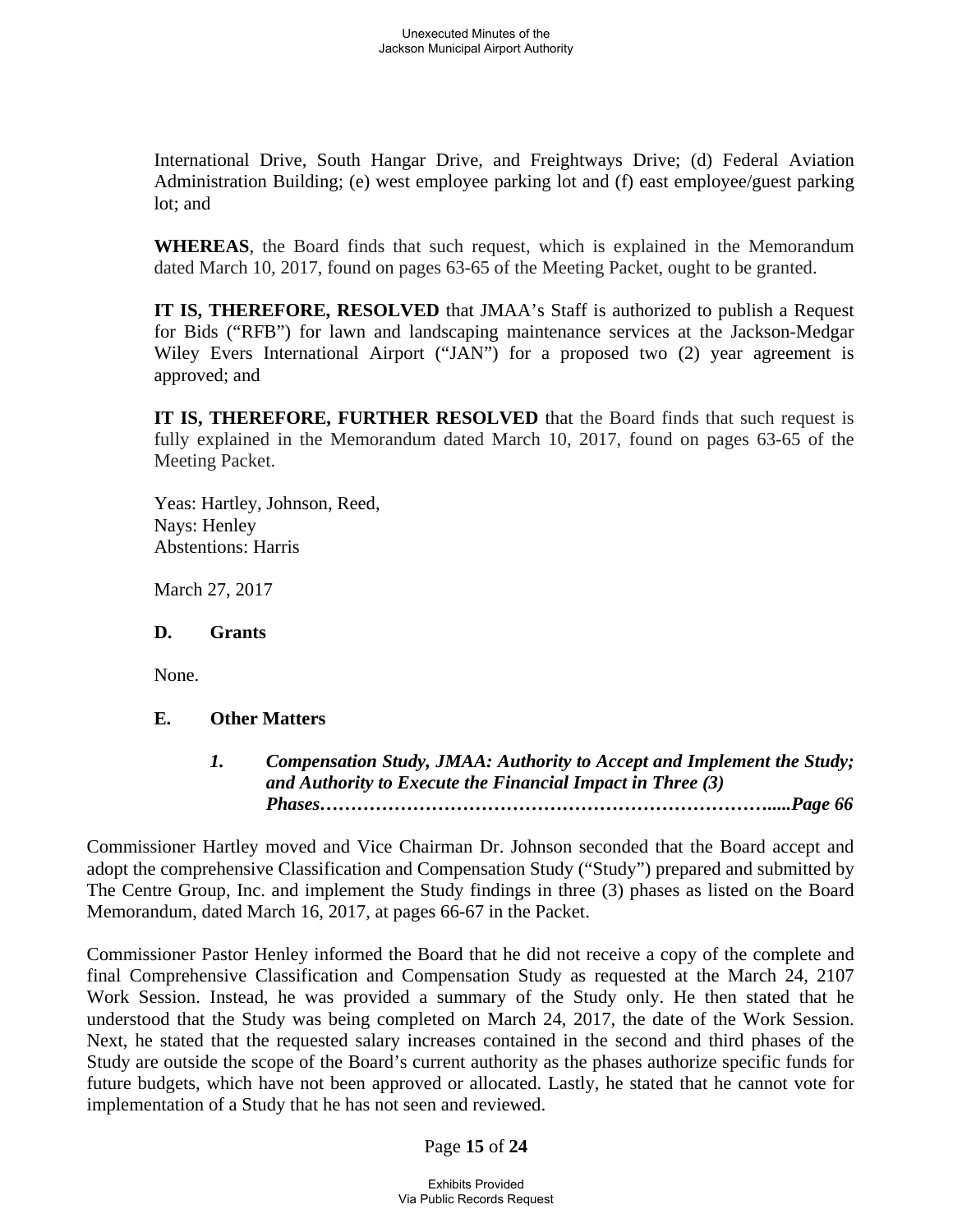Vice Chairman Dr. Johnson stated that she is comfortable with approving the Study after her review of the Summary of the Study provided to each Commissioner. However, Vice Chairman Dr. Johnson expressed concern about approving at the March 27, 2017 Meeting the implementation of the second and third phases.

Mr. Newman, CEO, suggested that the Board consider voting upon implementation of the first phase, as it is stated in the Memorandum, and revisit the second and third phases in the future.

Next, Commissioner Hartley amended his previous motion to accept and adopt the Comprehensive Classification and Compensation Study and only implement the First Phase of the Study findings as set forth in the Board Memorandum, dated March 16, 2017, at pages 66-67 in the Packet, and Vice Chairman Dr. Johnson, seconded the amended motion.

Commissioner Pastor Henley restated his previous position as to the Board not receiving a complete and final Study, which details the specific persons and positions receiving salary increases. Therefore, he stated that he would not approve the Study or any implementation of it until he receives a complete and final Study and information about the persons and positions to receive salary increases.

Staff, in response, informed the Board that the document identifying the salary increases and the persons receiving them included in the Study was available. Attorney Walker recommended that discussion of the salaries of the incumbent employees take place in the Executive Session.

The Board had a further discussion concerning the Study and agreed to discuss the specifics of the salaries and positions of incumbent employees included in the first phase during an Executive Session towards the end of the Agenda.

Upon motion by Commissioner Hartley to table his above stated amended motion as to the Compensation and Classification Study, seconded by Commissioner Pastor Henley, the motion to table was approved by unanimous vote.

Yeas: Harris, Hartley, Henley, Johnson, Reed Nays: None Abstentions: None

## *2. Maples Harris, PLLC Lease Agreement for Office Space, HKS: Authority to Enter into a Lease Agreement…..….…………………………………Page 68*

Commissioner Hartley moved, and Vice Chairman Dr. Johnson seconded the motion, that the Board approve a lease agreement with Maples Harris, PLLC regarding 1,118 square feet of space located in the Hawkins Field Airport Terminal Building

Commissioner Pastor Henley informed the Board that in the Board Memorandum, at pages 68-69 of the Packet, it is stated that Maples Harris, PLLC requested to lease the space to use for aviation law and consulting purposes. He stated that during the firm's presentation at the March 24, 2017 Rescheduled Work Session, F. Gerald Maples, Esq., a principal in Maples Harris, informed the Board that the firm does not practice aviation law.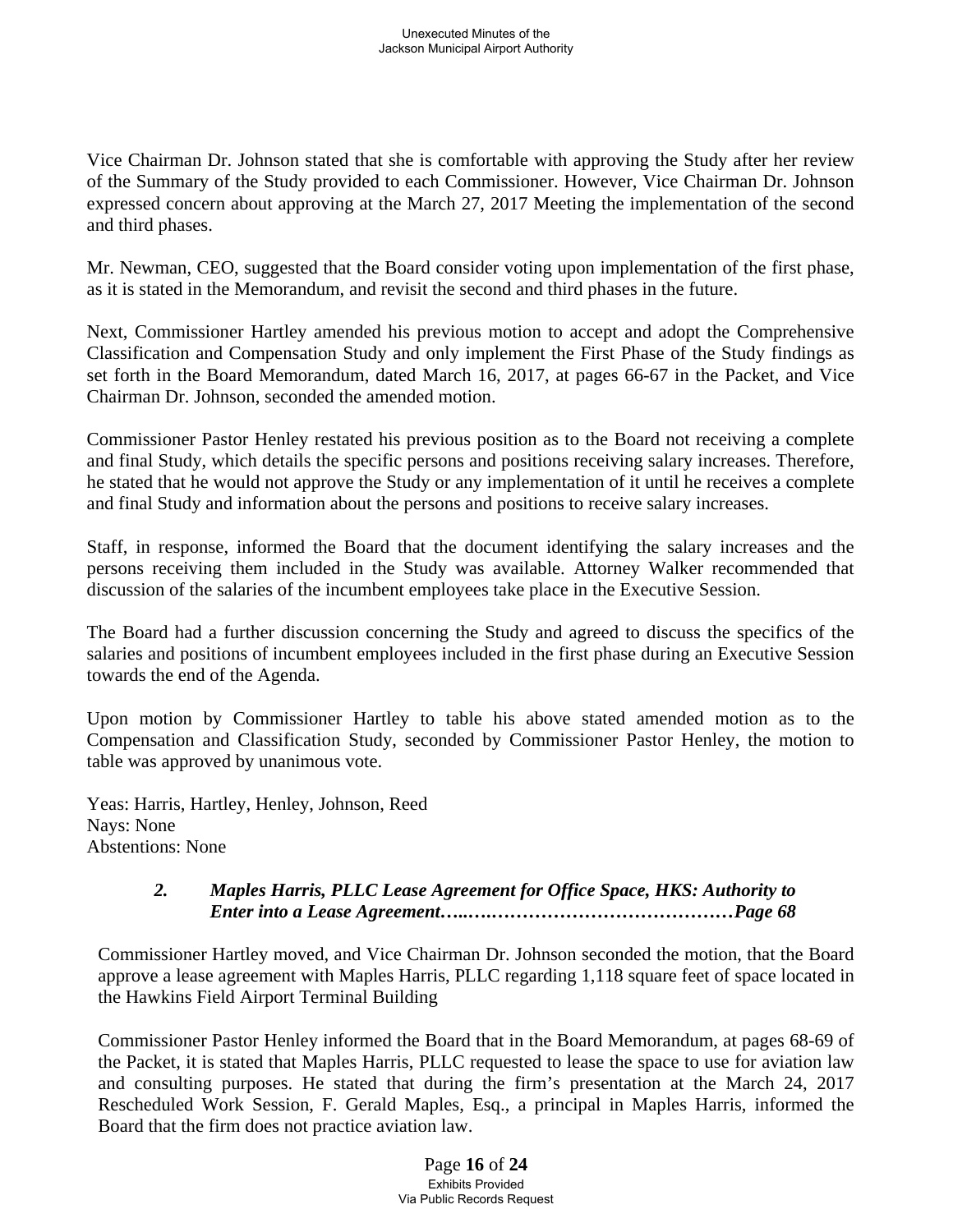The Commissioners held a further discussion as to the discrepancy as to the use of the space at Hawkins Field Airport by Maples Harris, PLLC.

Mr. Newman then announced that the Staff will withdraw the request for authorization to execute a lease agreement at this time.

Commissioner Hartley then withdrew his motion as stated above and Vice Chairman Dr. Johnson withdrew her second of the motion.

### **G. New Business**

### *1. ACI-International World Environmental Standing Committee 35 Meeting March 8-9, 2017, Novotel Citygate, Hong Kong, China*

Commissioner Hartley provided a PowerPoint Presentation of the 2017 ACI World Environmental Standing Committee Meeting that he attended and gave a PowerPoint presentation concerning it. The PowerPoint presentation is attached as an exhibit to the March 27, 2017 Board Meeting Minutes.

## *2. 2017 ACI-NA/AAAE Washington Legislative Conference, March 21-22, 2017, Washington D.C.*

Vice Chairman Dr. Johnson gave a report as to some highlights of the AAAE/ACI-NA Washington Legislative Conference during the period March 21-22, 2017 and submitted a printed report concerning it. The printed report is attached as an exhibit to the March 27, 2017 Board Meeting Minutes. The ACI-NA/AAAE Washington Legislative Conference Agenda is also attached as an exhibit to the March 27, 2017 Board Meeting Minutes.

Commissioner Harris announced that her printed report on the ACI-NA/AAAE Washington Legislative Conference will be submitted electronically to be attached to the March 27, 2017 Board Meeting Minutes.

Commissioner Harris thanked JMAA's Staff for the gift and card that she received from them in celebration of her birthday.

## *3. International Travel of JMAA's Director of Administration and Human Resources, P. Renee' Antoine, and JMAA's Hawkins Field Airport Manager, Sam Carver*

Mr. Newman announced to the Board that two (2) JMAA Employees, Ms. P. Renee' Antoine and Mr. Sam Carver, will be participating in the ACI Airport Executive Leadership Programme ("AELP") Certification Course. He explained the program and informed the Board that the program is open to all JMAA Employees who would like to apply and any who would like to attend may do so. Next, he informed the Board that a component of AELP is a 6-day classroom session occurring in Munich, Germany during May 2017. He then requested that the Board consider approving the

## Page **17** of **24**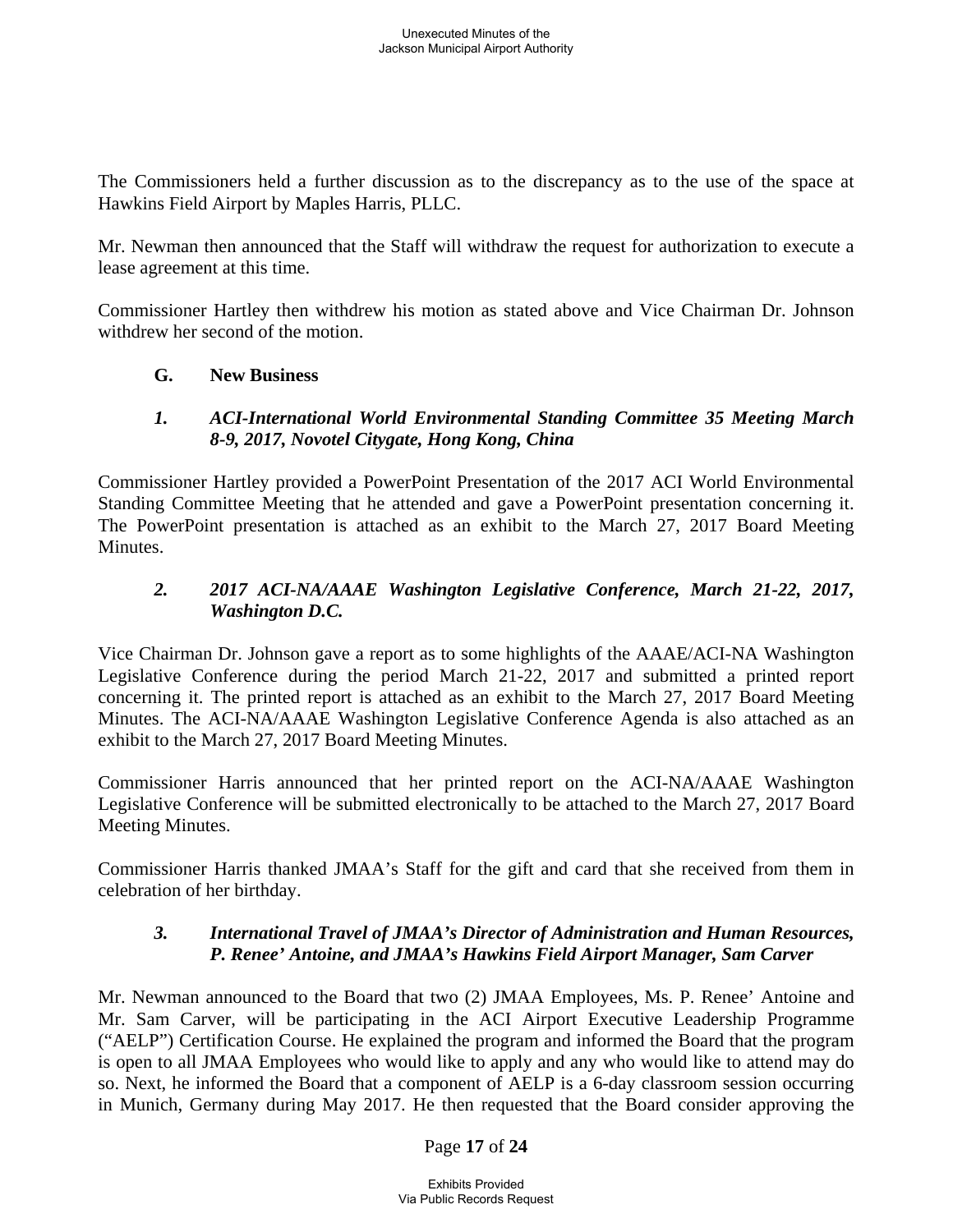travel of Ms. P. Renee' Antoine and Mr. Sam Carver, to Munich, Germany to attend the 6-day classroom session of the course.

The description of AELP is attached as an Exhibit to the March 27, 2017 Board Meeting Minutes.

Commissioner Hartley expressed his support for JMAA's Staff Members participating in the program and Commissioner Harris asked that Mr. Newman continues to encourage JMAA Staff to take interest in opportunities such as the AELP.

The Board then resolved the following:

#### **RESOLUTION CY-2017-40**

### **RESOLUTION AUTHORIZING TRAVEL OF JMAA'S DIRECTOR OF ADMINISTRATION AND HUMAN RESOURCES, P. RENEE' ANTOINE AND JMAA'S HAWKINS FIELD AIRPORT MANAGER, SAM CARVER, TO THE ACI AIRPORT EXECUTIVE LEADERSHIP PROGRAMME ("AELP") SESSION IN MUNICH, GERMANY FROM MAY 7-12, 2017**

Upon motion by Vice Chairman Dr. Johnson, seconded by Commissioner Harris, the following **RESOLUTION** was made and approved by unanimous vote.

**WHEREAS,** the Board has considered the request of Carl D. Newman, CEO, to: (i) authorize the international travel of JMAA's Director of Administration and Human Resources, P. Renee' Antoine, and JMAA's Hawkins Field Airport Manager, Sam Carver to attend the AELP Certification Course 6-day Classroom Session in Munich, Germany from May 7-12, 2017; and (ii) determine that the proposed travel by Ms. Antoine and Mr. Carver to the AELP Certification Course Classroom Session will be extremely beneficial to JMAA; and

**WHEREAS**, the JMAA will pay for the tuition for Ms. Antoine and Mr. Carver to attend the AELP Certification Course 6-day Classroom Session, as well as their transportation, lodging and per diem as to their attendance; and

**WHEREAS**, the current Travel Policy for JMAA's Employees ("Travel Policy"), states that no travel outside the continental limits of the United States, on behalf of the Authority, shall be permitted by an employee, to include the CEO, at the Authority's expense, without specific prior approval by the Board and a determination by the Board that such travel would be extremely beneficial to the Authority; and

**WHEREAS**, the Board has considered the foregoing and has considered the benefits which will accrue to the Authority regarding Ms. Antoine, and Mr. Carver's attendance at the AELP Certification Course 6-day Classroom Session; and

**WHEREA**S, the Travel Policy for Airport Authority Staff adopts the per diem rates established by the U.S. General Services Administration which provide for a per diem for "Germany: Munich" at \$73.00 per day for meals; and, \$18.00 per day for incidentals; and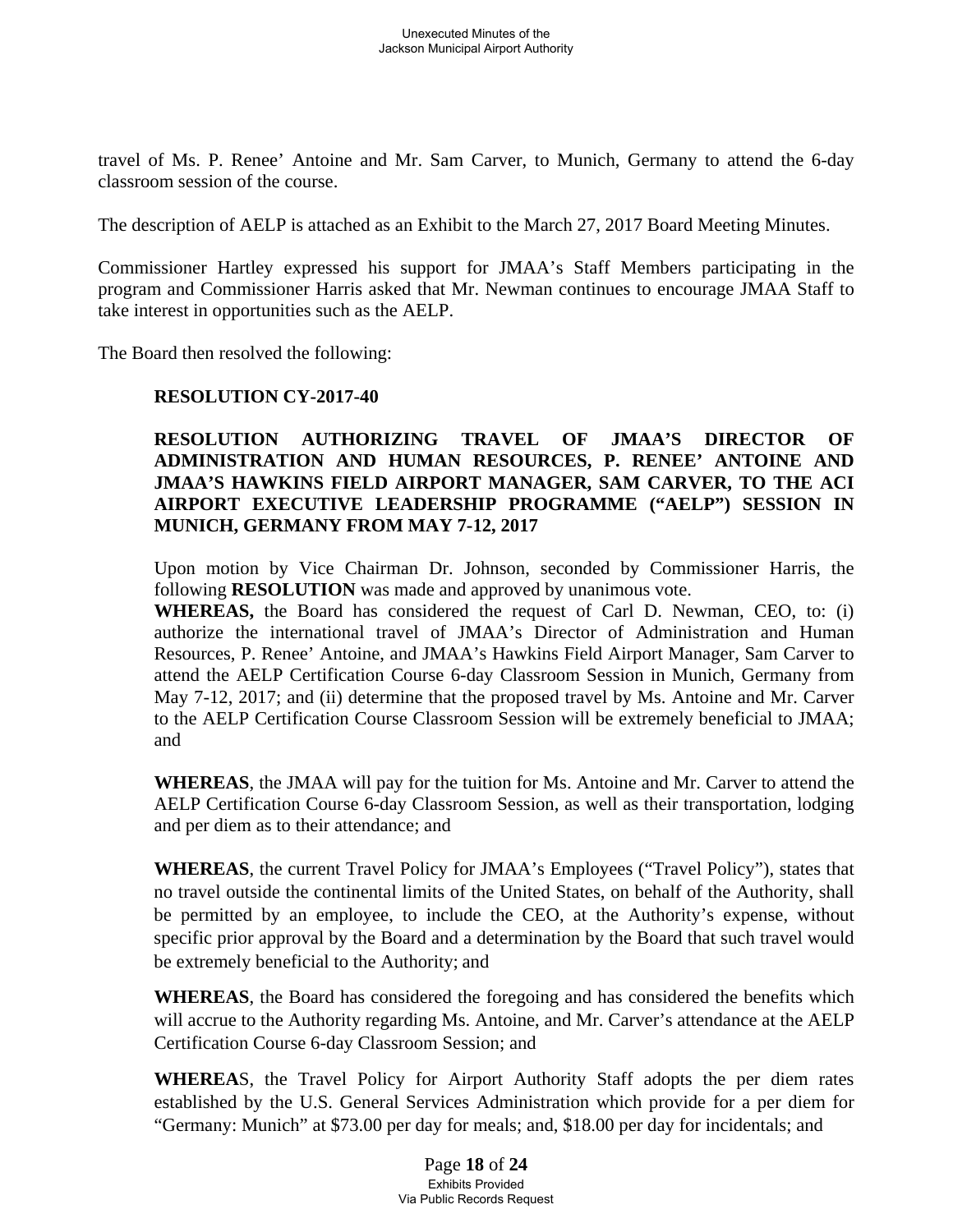**WHEREAS**, the Board finds that the request of Mr. Carl D. Newman, CEO, during the March 27, 2017 Board Meeting, along with the AELP flyer and informational web pages, which are attached to this Resolution, ought to be granted.

**IT IS THEREFORE, RESOLVED** that JMAA: (i) authorizes the international travel of JMAA's Director of Administration and Human Resources, P. Renee' Antoine, and JMAA's Hawkins Field Airport Manager, Sam Carver to attend the AELP Certification Course 6-day Classroom Session in Munich, Germany from May 7-12, 2017; and (ii) determines that the proposed travel by Ms. Antoine and Mr. Carver to the AELP Certification Course Classroom Session will be extremely beneficial to JMAA; and

**IT IS THEREFORE, FURTHER RESOLVED** that JMAA approves and authorizes payment of the tuition, transportation, lodging and per diem expenses of P. Renee' Antoine, Director of Administration and Human Resources, and Sam Carver, Hawkins Field Airport Manager, to attend the AELP Certification Course in accordance with the JMAA Travel Policy For Airport Authority Staff Revised: March 21, 2014: Paragraph 3. Subparagraph 3.1, for Ms. Antoine and Mr. Carver, to attend and participate in AELP Certification Course in Munich, Germany from May 7-12, 2017, as fully explained by Mr. Carl D. Newman, CEO, during the March 27, 2017 Board Meeting, along with the AELP flyer and informational web pages, attached as Exhibits to this Resolution.

Yeas: Harris, Hartley, Henley, Johnson, Reed Nays: None Abstentions: None

March 27, 2017

## **OPEN SESSION**

Chairman Reed stated that it was necessary for the Board to enter Closed Session to determine if an Executive Session is appropriate and that she would entertain a motion to do such. Commissioner Hartley then moved that the Board go into a Closed Session to discuss whether to go into an Executive Session to consider matters that he believed could be discussed in Executive Session and Vice Chairman Dr. Johnson seconded the motion.

The Board unanimously resolved to close the session. Chairman Reed asked all, except Mr. Carl Newman, CEO, and attorneys from Walker Group, PC, and The May Law Firm, to leave the room.

All present, with the exceptions noted, were directed to vacate the room; this was done.

The Board went into Closed Session at 5:13 p.m.

## **CLOSED SESSION**

Commissioner Hartley then moved that the Board enter Executive Session to discuss one (1)

#### Page **19** of **24**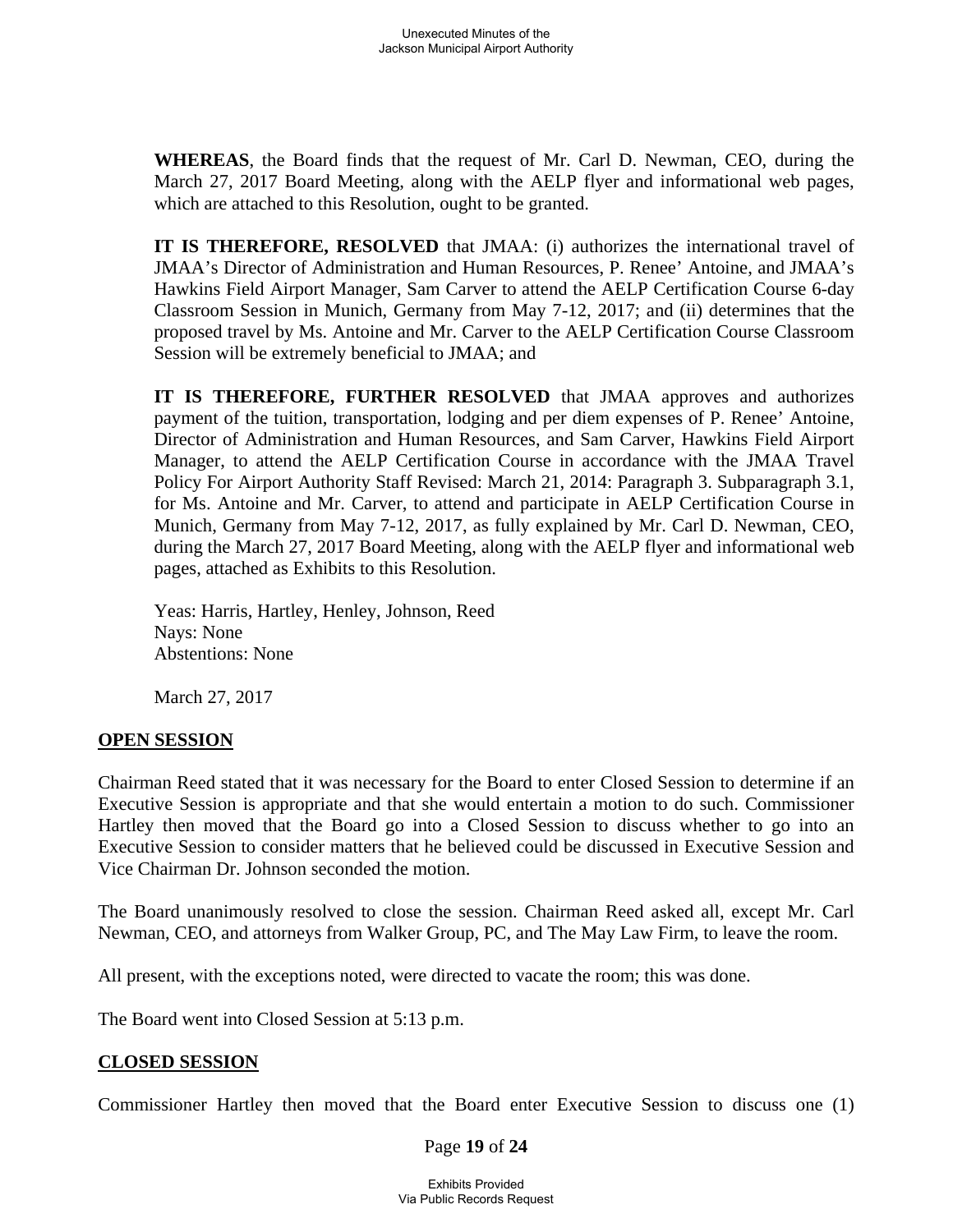potential litigation matter as to an agreement and one (1) personnel matter involving classification of incumbent employees. Vice Chairman Dr. Johnson seconded the motion to enter Executive Session, and the Commissioners voted 5-0-0 to enter Executive Session for the stated purposes.

The Closed Session ended at 5:22 p.m.

### **OPEN SESSION**

Chairman Reed then invited all persons outside the room to re-enter, some did. Chairman Reed then stated in Open Session that the Board, during Closed Session, voted to enter Executive Session to consider one (1) potential litigation matter as to an agreement and one (1) personnel matter involving classification of incumbent employees.

Chairman Reed asked all present, except for Mr. Carl Newman, CEO, Mr. Perry Miller, COO, and attorneys from Walker Group, PC, and The May Law Firm, to leave the room.

All present, with the exceptions noted, were directed to vacate the room; this was done.

The Board went into Executive Session at 5:23 p.m.

## **EXECUTIVE SESSION**

During the Executive Session, the Board discussed one (1) potential litigation matter as to a contract agreement and one (1) personnel matter involving classification of incumbent employees.

*The Board took the following action at to one (1) potential litigation matter related to a contract agreement:* 

#### **RESOLUTION CY-2017-41**

# **RESOLUTION TO RATIFY THE PREVIOUS ACTION OF THE CEO AS TO AN AGREEMENT MATTER**

Upon motion by Vice Chairman Dr. Johnson, seconded by Commissioner Hartley, the following **RESOLUTION** was made and adopted by majority vote 4-1-0.

**WHEREAS**, the CEO of the Jackson Municipal Airport Authority ("JMAA") previously took an action regarding an agreement for consulting services; and

**WHEREAS**, the CEO explained to the Board the facts and considerations regarding his actions.

**IT IS, THEREFORE**, **RESOLVED** that the Board ratifies the action previously taken by the CEO as to an agreement.

Yeas: Harris, Henley, Johnson, Reed Nays: Hartley

> Page **20** of **24** Exhibits Provided Via Public Records Request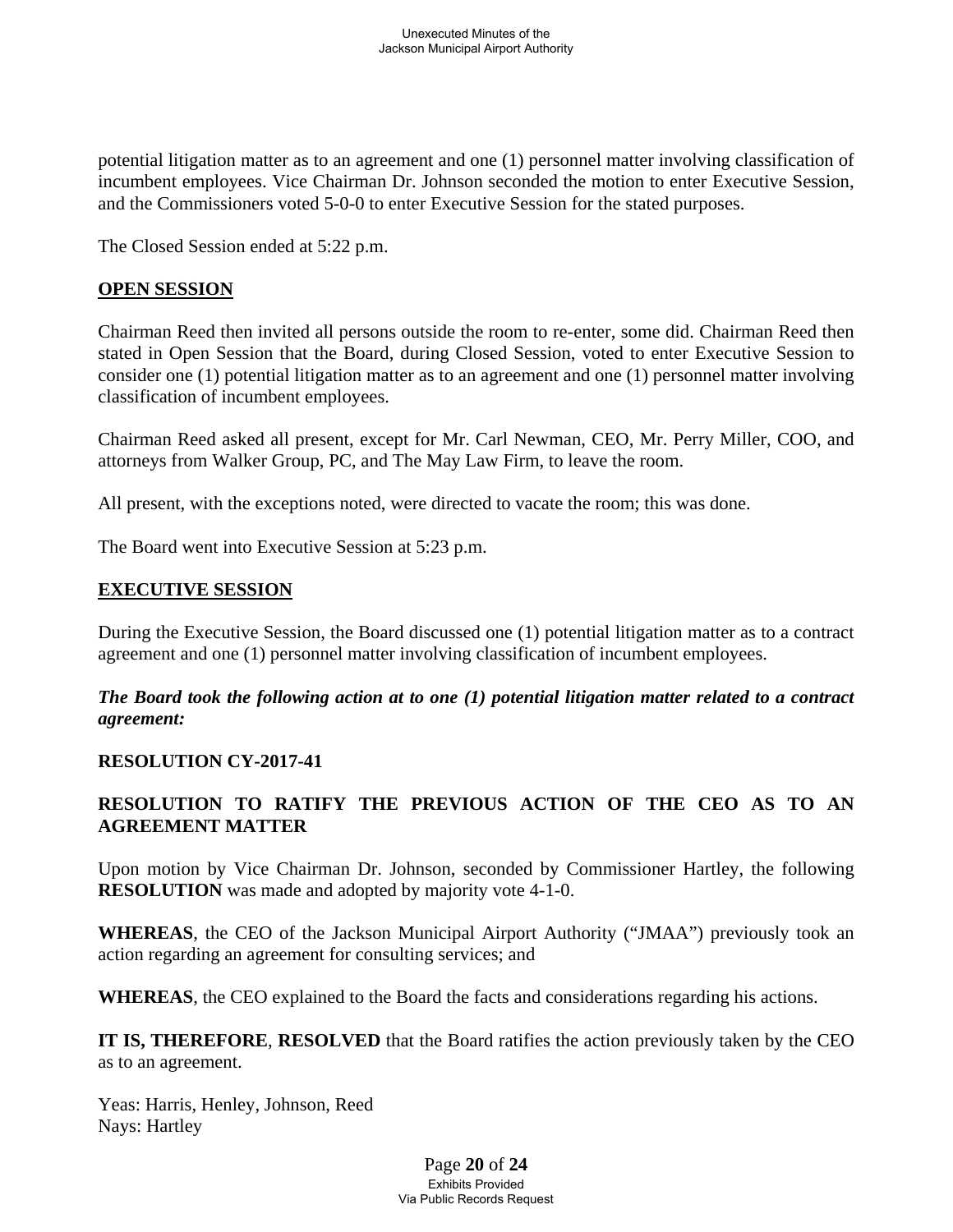Abstentions: None

March 27, 2017

*The Board took the following action as to one (1) personnel matter as to the classification of incumbent employees.* 

## **RESOLUTION CY-2017-42**

# **RESOLUTION ADOPTING THE AMENDED MANAGEMENT PART OF THE ORGANIZATIONAL CHART FOR THE JACKSON MUNICIPAL AIRPORT AUTHORITY**

Upon Motion by Commissioner Hartley, seconded by Vice Chairman Dr. Johnson, the following **RESOLUTION** was made and approved by majority vote.

**WHEREAS,** the Jackson Municipal Airport Authority ("JMAA") previously adopted an Organizational Chart for JMAA; and

**WHEREAS,** Carl D. Newman, CEO, desires to amend the management part of the previously adopted Organizational Chart for JMAA to operate more efficiently, effectively, and expeditiously; and

**WHEREAS**, the Board of Commissioners of JMAA has reviewed and studied the proposed amended management part of the Organizational Chart, a copy of which is attached to this Resolution as Exhibit 1, and the Board finds that said proposed amended management part of the Organizational Chart should be adopted and implemented as the management part of the Organizational Chart for JMAA on a date to be identified by Mr. Newman, or his duly designated representative.

**IT IS THEREFORE, RESOLVED** that the Board approves the proposed amended management part of the Organizational Chart, a copy which is attached as Exhibit 1 to this Resolution, as the management part of the Organizational Chart for the Jackson Municipal Airport Authority and authorizes the use and implementation of it on a future date to be identified by Mr. Newman, or his duly designated representative.

Yeas: Hartley, Henley, Johnson, Reed Nays: Harris Abstentions: None

March 27, 2017

Upon motion by Vice Chairman Dr. Johnson, seconded by Commissioner Hartley, and by unanimous vote the Executive Session was ended at 6:18 p.m.

Chairman Reed invited all persons outside the room to re-enter; some did, and Chairman Reed

#### Page **21** of **24**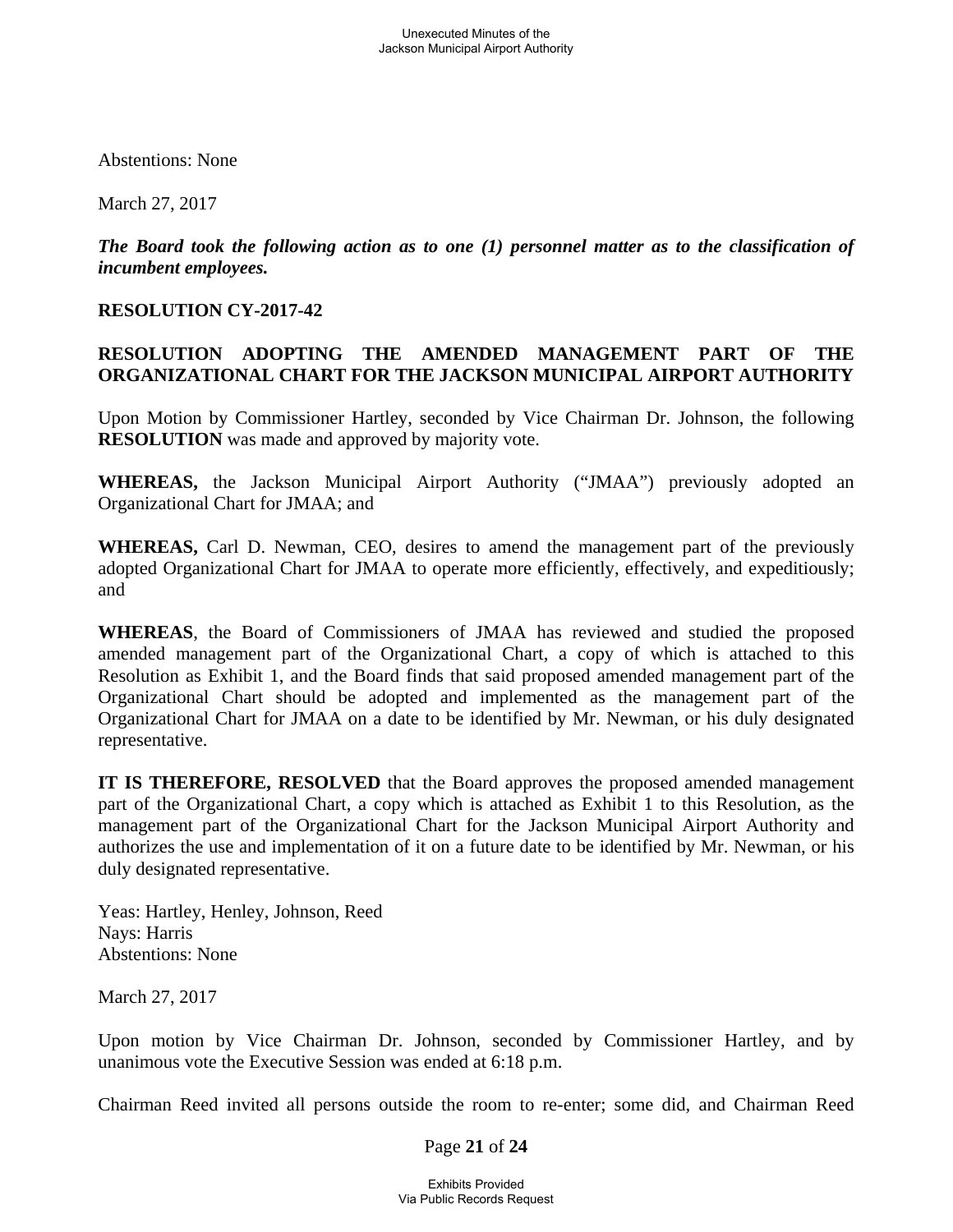announced that the meeting was once again open.

#### **OPEN SESSION**

All persons outside the room were invited to rejoin the meeting in Open Session; some persons present outside the room re-entered.

Open Session reconvened at 6:19 p.m.

Chairman Reed announced that the meeting was once again open. She then announced that during Executive Session the Board discussed one (1) potential litigation matter as to a contract agreement and one (1) personnel matter involving classification of incumbent employees and the Board took the actions detailed in the above Resolutions CY-2017-41 and CY-2017-42 and she announced the votes of each Commissioner regarding those Resolutions.

Upon motion by Commissioner Hartley to remove from the table his amended motion as to the Compensation and Classification Study, seconded by Vice Chairman Dr. Johnson, the motion of Commissioner Hartley to remove from the table his amended motion as to the Compensation and Classification Study was approved by unanimous vote.

Yeas: Harris, Hartley, Henley, Johnson, Reed Nays: None Abstentions: None

Next, the Commissioners discussed that they had received a Summary of the Study only instead of the full and completed Study Report.

#### **RESOLUTION CY-2017-43**

## **RESOLUTION TO AUTHORIZE THE ADOPTION OF THE SUMMARY OF THE COMPREHENSIVE CLASSIFICATION AND COMPENSATION STUDY AND IMPLEMENTATION OF THE FIRST PHASE DESCRIBED IN THE SUMMARY**

Commissioner Hartley moved to further amend his motion to state that the Board was authorizing the adoption of the Summary of the Study only and the implementation of the first phase of the Study only, and Vice Chairman Dr. Johnson accepted the further amendment by Commissioner Hartley and seconded the further amended motion of Commissioner Hartley. Upon the further amended motion by Commissioner Hartley, seconded by Vice Chairman Dr. Johnson, the following **RESOLUTION** was made and approved by majority vote 4-1-0.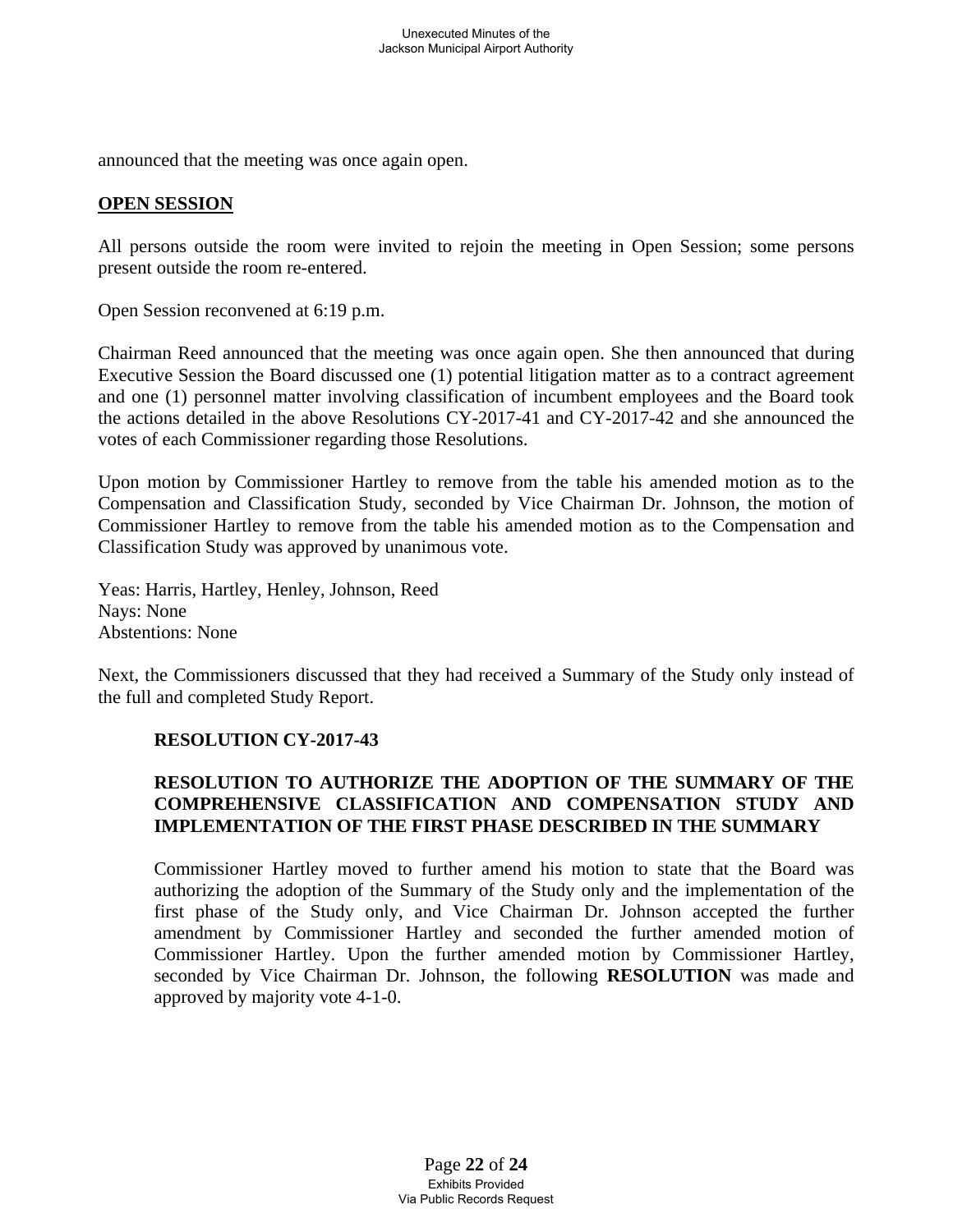**WHEREAS,** the Board has considered the request of JMAA's Staff for: (1) acceptance and adoption of the Summary of the Comprehensive Classification and Compensation Study ("Summary") prepared and submitted by The Centre Group, Inc., a Human Resource Management Consulting firm; and (ii) authority to implement the first phase of the salary adjustments described in the Summary which will increase the salary of current employees of JMAA to the minimum assigned salary range ("First phase"); and

**WHEREAS**, implementation of the first phase will increase the annual payroll of JMAA in the amount of \$103,376.00; and

**WHEREAS**, the Summary Report delivered to the Board of Commissioners prior to the March 27, 2017 Board Meeting is accepted and adopted; and

**WHEREAS**, the Board finds that such requests that are adopted by the Board (and other requests not adopted by the Board) are fully explained in the Memorandum dated March 16, 2017, at pages 66-67 of the Meeting Packet.

**IT IS, THEREFORE, RESOLVED** that: (i) the Summary of the Comprehensive Classification and Compensation Study prepared and submitted by The Centre Group, Inc. is accepted and adopted; and (ii) JMAA's Staff is authorized to implement the first phase described in the Summary which will increase the salary of current employees of JMAA to the minimum assigned salary range; and

**IT IS, THEREFORE, FURTHER RESOLVED** that the increase of the annual payroll of JMAA in the amount of \$103,376.00 in accordance with the first phase is approved; and

**IT IS, THEREFORE, FURTHER RESOLVED** that the Board finds that such requests that are adopted by the Board (and other requests not adopted by the Board), are fully explained in the Memorandum dated March 16, 2017, at pages 66-67 of the Meeting Packet

Yeas: Harris, Hartley, Johnson, Reed Nays: Henley Abstentions: None

March 27, 2017

Commissioner Pastor Henley announced that he is voting "Nay" because he has not received and reviewed a copy of the complete and final Comprehensive Classification and Compensation Study.

#### **RESOLUTION CY-2017-44**

## **RESOLUTION APPROVING THE CLAIMS DOCKET FOR THE MONTH AND PERIOD ENDING FEBRUARY 28, 2017**

#### Page **23** of **24**